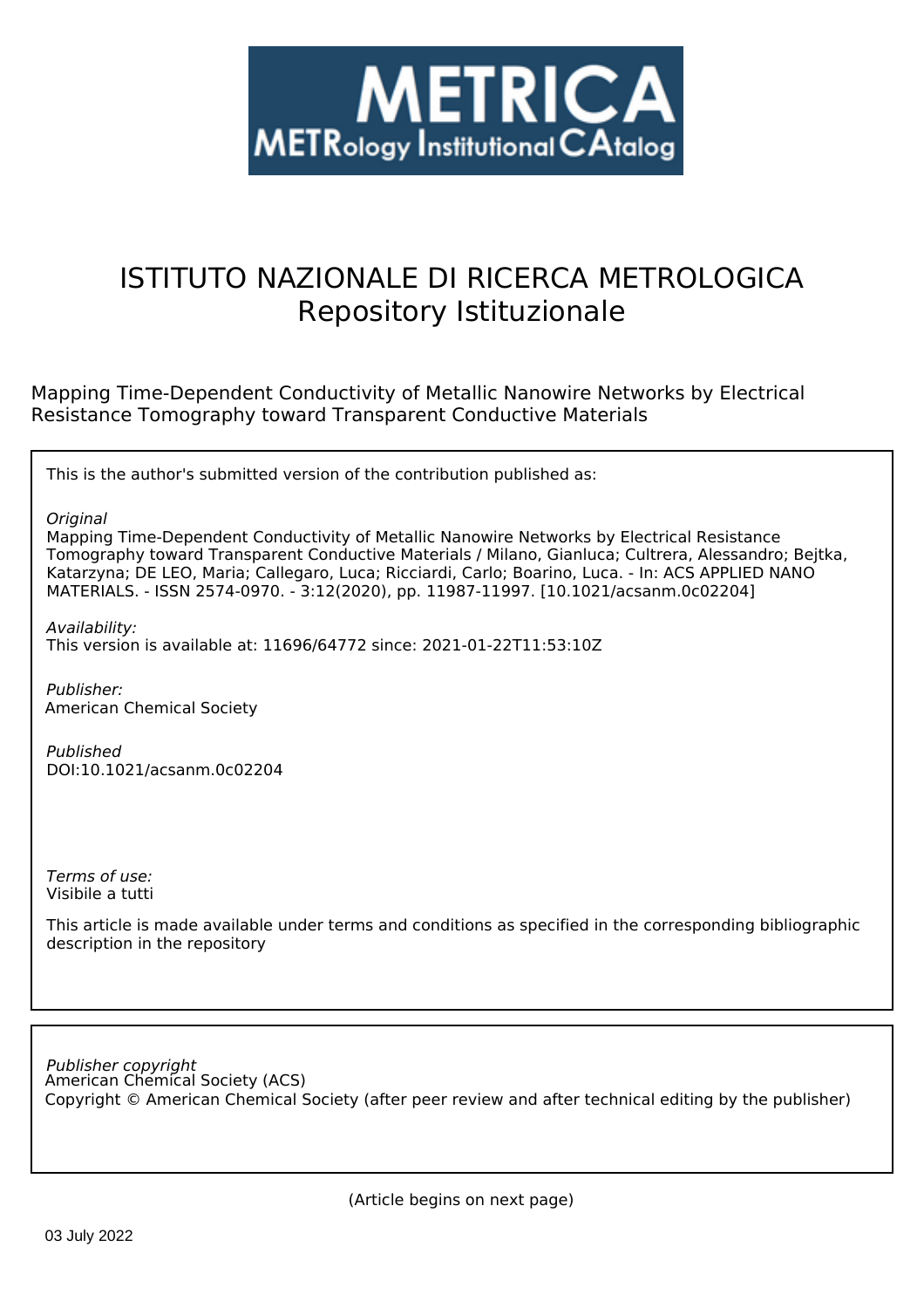Mapping Time-dependent Conductivity of Metallic Nanowire Networks by Electrical Resistance Tomography toward Transparent Conductive Materials

*Gianluca Milano1,2\*, Alessandro Cultrera<sup>3</sup> , Katarzyna Bejtka<sup>4</sup> , Natascia De Leo<sup>1</sup> , Luca Callegaro<sup>3</sup> , Carlo Ricciardi2\* and Luca Boarino<sup>1</sup>*

<sup>1</sup>Advanced Materials Metrology and Life Sciences Division, INRiM (Istituto Nazionale di Ricerca Metrologica), Strada delle Cacce 91, 10135 Torino, Italy.

<sup>2</sup>Department of Applied Science and Technology, Politecnico di Torino, C.so Duca degli Abruzzi 24, 10129 Torino, Italy.

<sup>3</sup>Quantum Metrology and Nanotechnologies Division, INRiM (Istituto Nazionale di Ricerca Metrologica), Strada delle Cacce 91, 10135 Torino, Italy.

<sup>4</sup>Center for Sustainable Future Technologies, Istituto Italiano di Tecnologia, Via Livorno 60, 10144 Torino, Italy.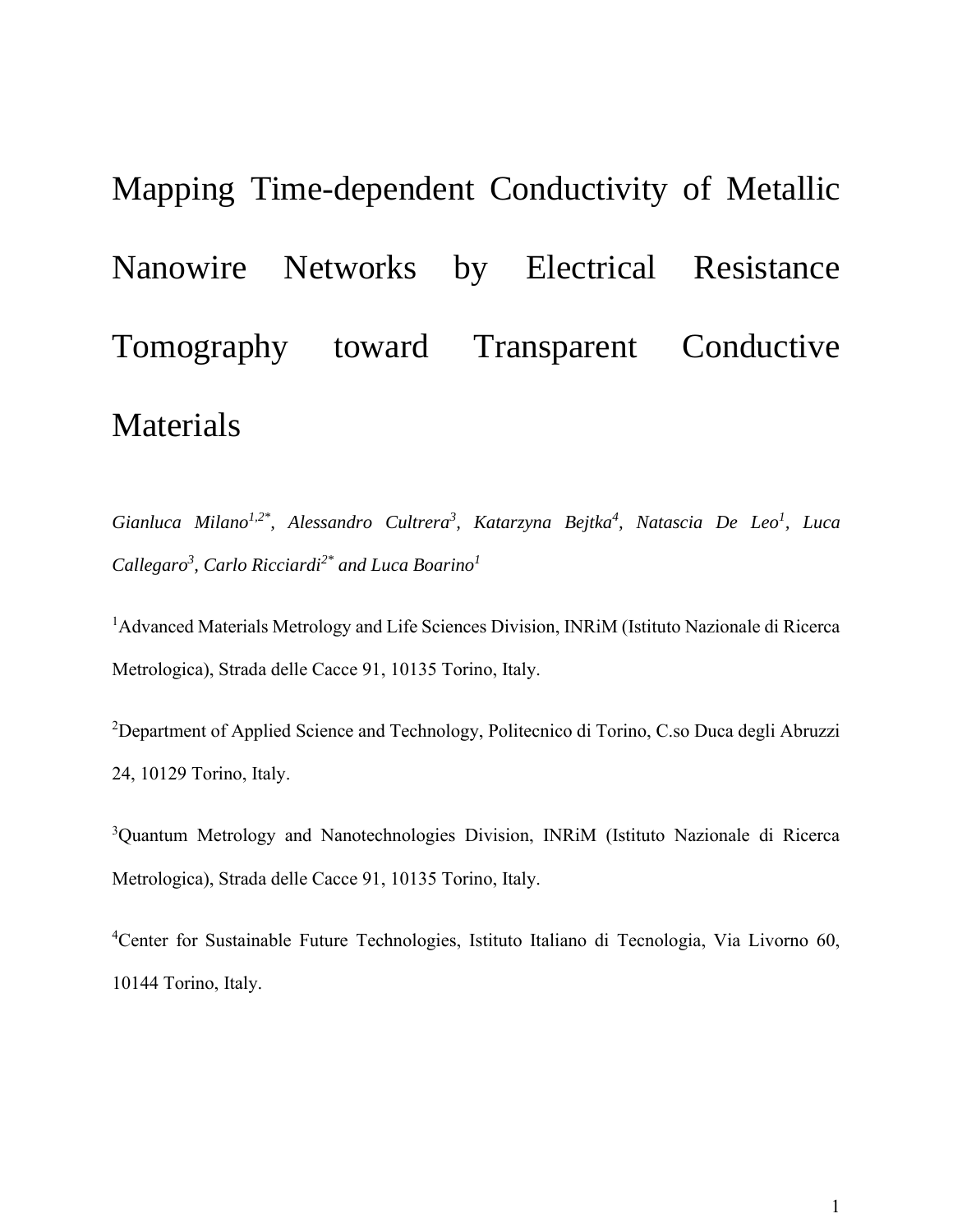## **KEYWORDS**

Nanowire networks, Ag nanowires, transparent conductive materials, conductivity maps, electrical resistance tomography

## ABSTRACT

Metallic nanowire (NW) networks have attracted great attention as promising transparent conductive materials thanks to the low sheet resistance, high transparency, low cost production and compatibility with flexible substrates. Despite many efforts have been devoted to investigating the conduction mechanism, a quantitative characterization of local electrical properties of nanowire networks at the macroscale still represents a challenge. In this work, we report on the investigation of local electrical properties and their evolution over time of Ag NW networks by means of electrical resistance tomography (ERT). Spatial correlation of local conductivity properties and optical transparency revealed that the non-scanning and rapid ERT technique allows to probe local electrical inhomogeneities in the NW network, differently from conventional measurement techniques such as van der Pauw and four-point probe. In addition, ERT mapping over time was employed for *in situ* monitoring the evolution of Ag NW networks conductivity, elucidating the dependence of the degradation of local electrical properties under ambient exposure on the initial conductivity. Our results shed light on the importance of the characterization of local electrical properties of NW networks where uniformity and stability represent the main challenges to overcome for their use as transparent conductive materials.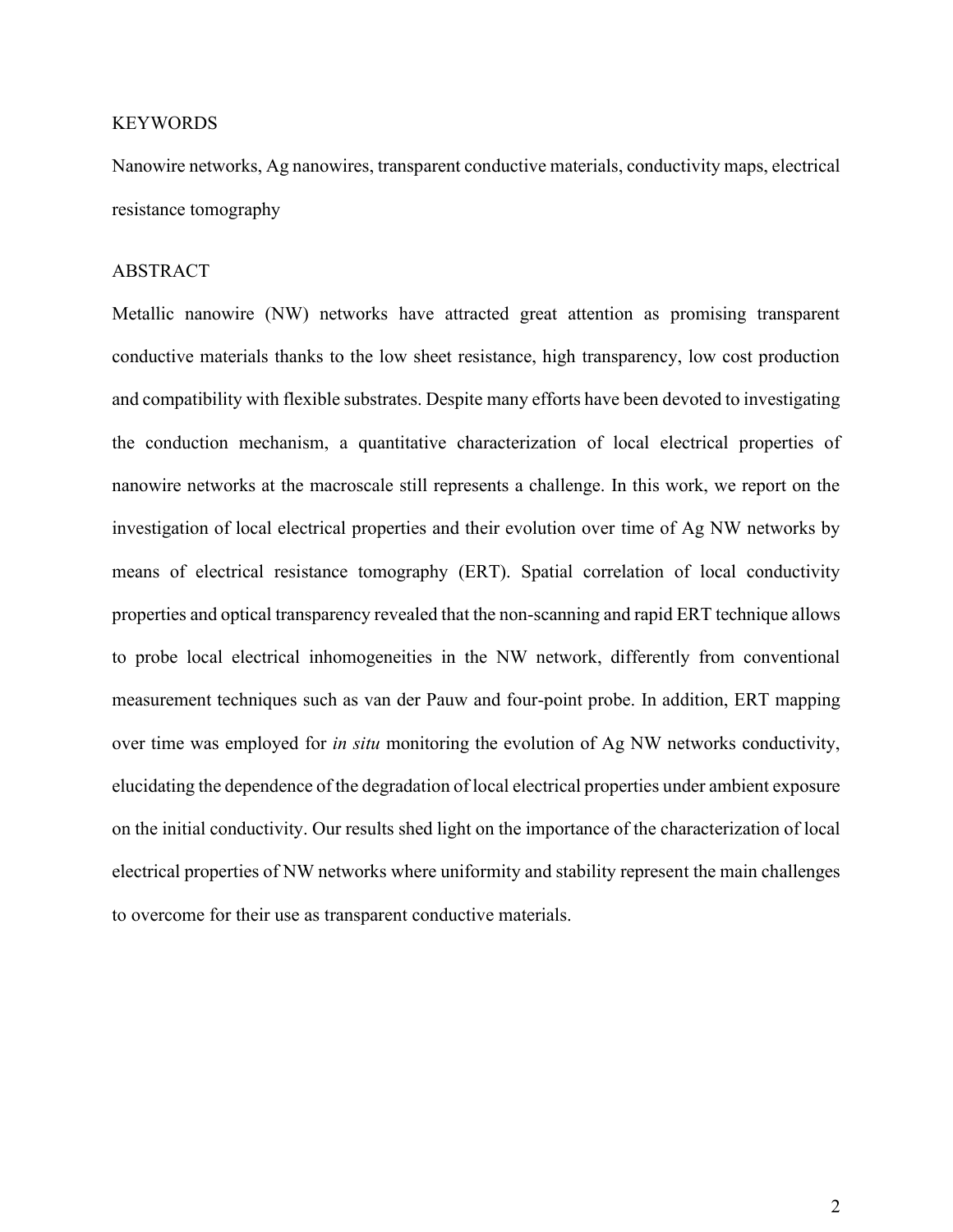## INTRODUCTION

Metallic nanowire (NW) networks combining high electrical conductivity, high transparency, high flexibility and stretchability are considered emerging candidates as transparent conductive materials (TCMs), being particularly promising for cost-effective replacement of indium tin oxide (ITO) thanks to the compatibility with solution-based processing, large area deposition techniques and high throughput production.<sup>1–10</sup> Due to these characteristics, metallic NW networks realized with a bottom-up approach have been exploited for a wide range of applications including transparent electrodes (TEs) for flexible electronics<sup>11–15</sup>, photovoltaics<sup>16,17</sup>, film heaters<sup>18,19</sup>, electronic textiles<sup>20</sup> as well as for the realization of electromagnetic and optoelectronic devices for sensors and information communications technology  $(ICT)^{21-25}$ . For all these applications, the characterization of electronic conduction properties of metallic NW networks over different length scales represents a key aspect not only for unveiling the conduction mechanism but also to optimize their performances depending on the target application. Despite many efforts have been devoted to the investigation of the conduction properties of metallic NW network at the micro/nanoscale, characterization of network conductivity at the macroscale still represents a challenge. At the nanoscale, devices based on single NWs and single NW junctions have been realized to investigate electrical properties of single building blocks of the network.<sup>26–29</sup> Instead, NW network conduction properties at the microscale have been investigated by means of conductive atomic force microscopy (C-AFM) and voltage contrast imaging in scanning electron microscopy (SEM).<sup>23,30</sup> Even though these techniques can be employed to identify NWs that actively contribute to the network conductivity allowing direct investigation of current paths and making possible to correlate electrical properties with the network morphology, these methods allow to investigate conduction properties of NWs over a limited area of tens of microns. On the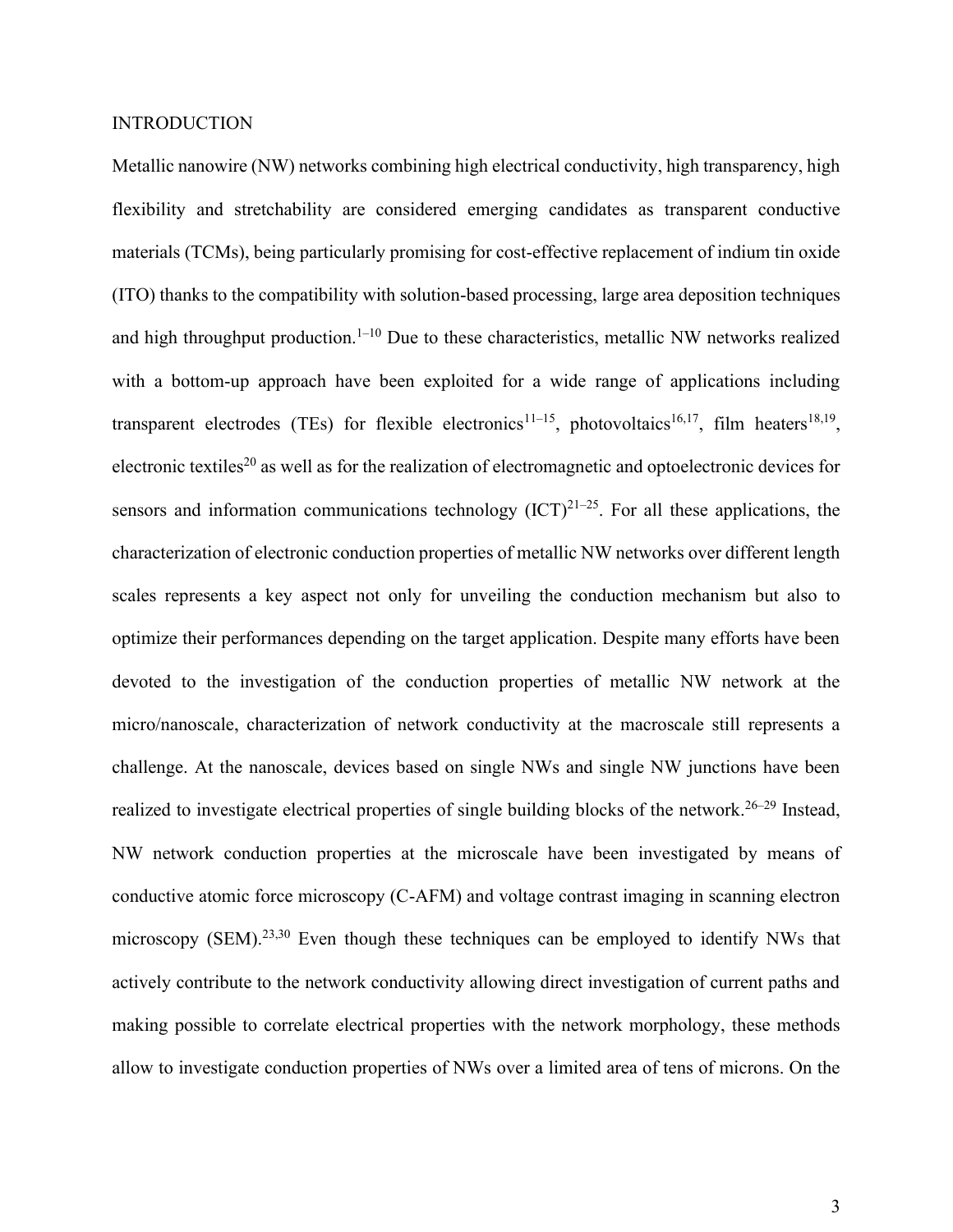other hand, electrical properties of NW networks at the macroscale are usually assessed by means of two point probe  $(2PP)^{27,31}$  or four point probe (4PP) measurements<sup>12,32,33</sup>. These techniques allow to evaluate the overall conductivity of the NW network without providing details concerning the spatial distribution of electrical properties across the network. Understanding local electrical properties is even more important than evaluating the overall conductivity for a wide range of applications, since network inhomogeneities are related to propagation of cracks, point of failure and local overheating phenomena that limit device performances even causing device breakdown.<sup>1,34,35</sup> For example, Kim et al.<sup>35</sup> by infrared imaging reported that inhomogeneous networks with self-aggregated NW islands lead hot spots in the sample due to localized heating effects. The Joule heating problem of NW networks was analyzed by Khaligh et al.<sup>36</sup> that reported that the presence of local hot spots is responsible for an acceleration of NW degradation leading to electrode failure. Also, Sannicolo et al.<sup>34</sup> reported that local inhomogeneities can lead to a nonuniform distribution of the electric field when the NW network is biased, influencing failure dynamics during propagation of cracks. In case of NW networks integrated in solar cells, these inhomogeneities can lower device efficiency by increasing the series resistance. It is worth noticing also that, since the NW network conductivity is related to network density, local inhomogeneities of electrical properties can be correlated also to local variations of optical transparency.<sup>37</sup> With the aim of characterizing spatial distribution of electrical properties at the macroscale, conduction in NW networks was investigated by means of infrared thermography.<sup>38</sup> Despite being a promising tool for visually identify conductive channels and local hot spots, this technique fails in providing information on local NW network conductivity properties. As an alternative, Sannicolo et al.<sup>34</sup> reported one-probe electrical mapping (1P-mapping) by scanning a tip probe across a biased NW network to locally measure the electrical potential, allowing spatial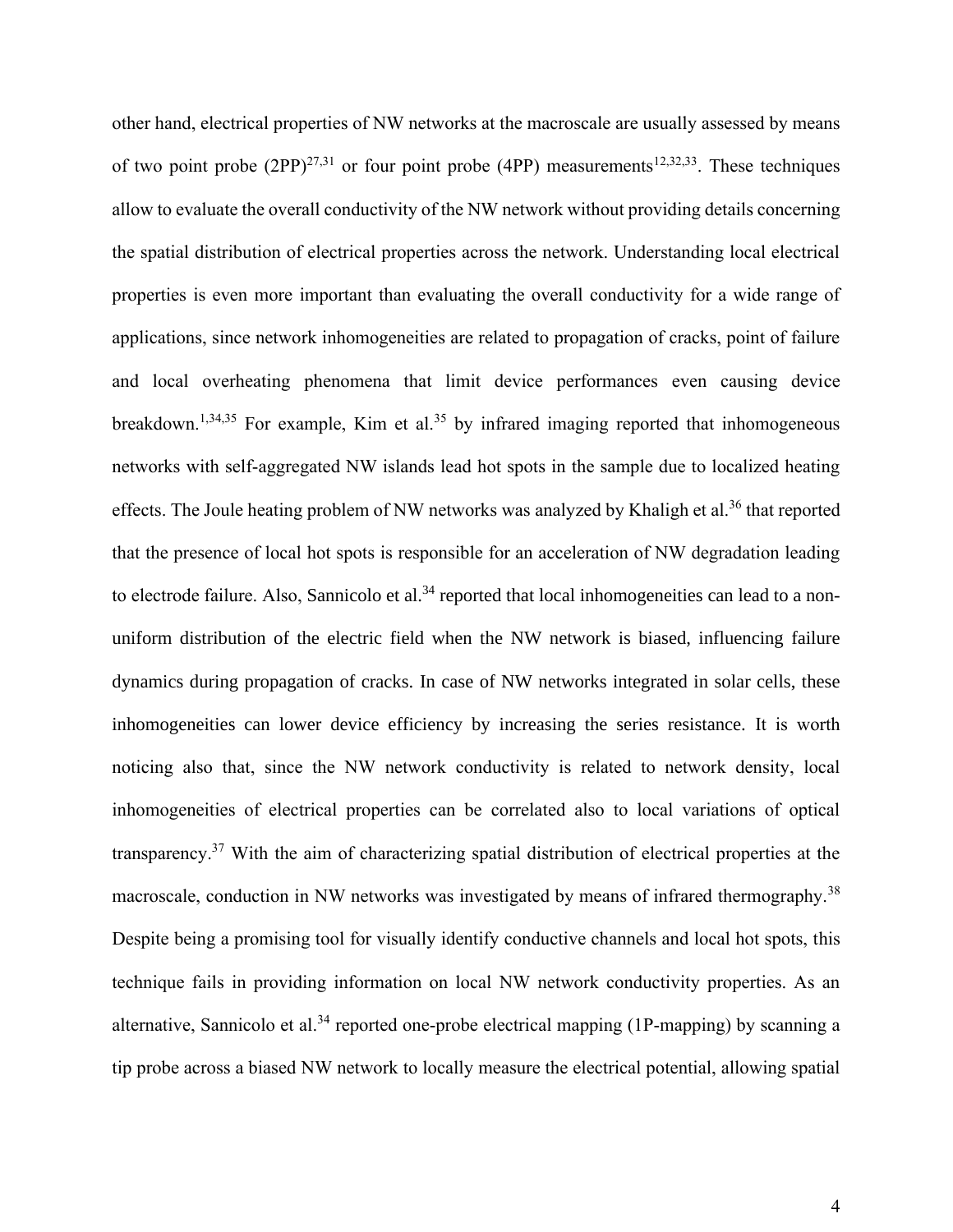mapping of the voltage equipotential lines in the device and providing information about sample homogeneity. However, *i)* the time for acquiring an electrical map with one-probe technique scales with the sample area, thus limiting its scalability and *ii)* this technique fails in quantitative estimation of local conductivity across the sample. In addition, both infrared thermography and 1P-mapping necessarily require the realization of proper NW network devices involving the realization of metal electrodes. In this framework, a scalable, fast and quantitative technique to probe local conductivity properties of metallic NW networks over large area is currently missing. In this work, we report on mapping of metallic Ag NW network conductivity over large scale  $({\sim}cm<sup>2</sup>)$  by means of electrical resistance tomography (ERT). Differently from conventional techniques adopted for electrical characterization of NW networks, this non-scanning technique allows a quantitative and traceable to the international system of units (SI) characterization of local conduction properties of metallic networks and its evolution over time. In case of nearly uniform Ag NW network samples, ERT results are in good accordance with electrical conductivity obtained by conventional 4PP and van der Pauw (vdP) measurements. More interestingly, ERT allows to probe electrical inhomogeneities in NW networks as discussed by spatially correlating local conductivity and optical transparency. Moreover, ERT was employed to track *in situ* the spatial distribution of the network conductivity over time, showing that the degradation of local conductivity properties under ambient exposure depends on the initial conductivity distribution of the network. In particular, more pronounced variations of conductivity are correlated to sample areas characterized by lower initial conductivity. Besides showing that ERT represents a versatile technique to obtain conductivity maps, these results shed new light on the importance of characterizing local conduction properties of metallic NW networks and their evolution over time. In this framework, ERT mapping results particularly promising for the development of next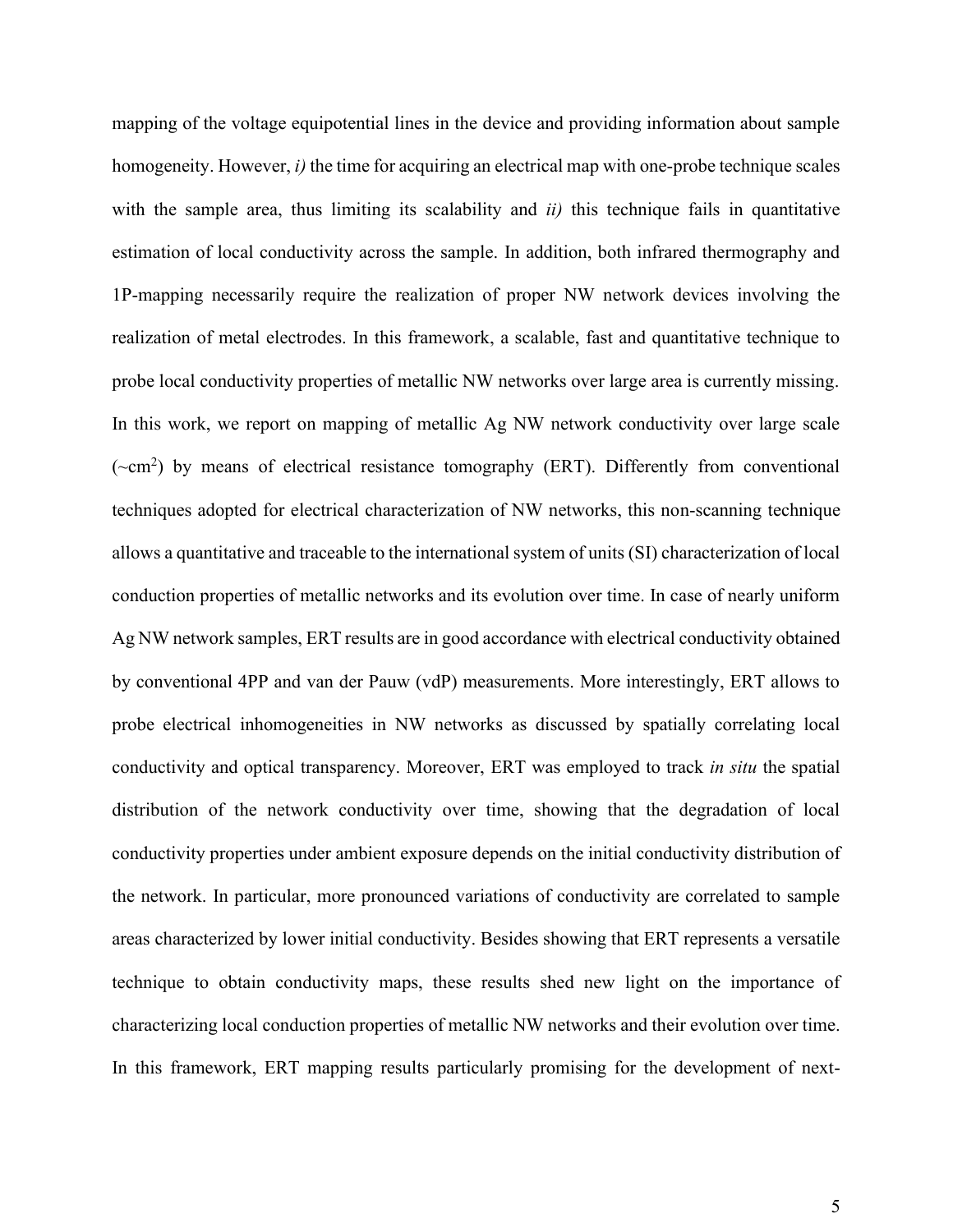generation transparent conductive materials and electronic devices based on metallic nanowire networks where uniformity and stability represent the most important technical challenges to overcome.

#### EXPERIMENTAL SECTION

#### *NW network fabrication and characterization*

Metallic NW networks were fabricated by drop casting Ag NWs with diameter of about 115 nm and length of 20-50 μm in isopropyl alcohol suspension (from Sigma-Aldrich) on a square crystal quartz (z-cut) substrate of  $10 \times 10$  mm<sup>2</sup>. Chemical and structural properties of Ag NWs employed in this work were analysed in our previous work.<sup>22</sup> Different metallic NW network densitites were obtained by diluting NWs in different volumes of isopropyl alcohol suspension. By controlling the concentration of Ag NWs in the suspension and by fixing the volume deposited on the  $10\times10$  mm<sup>2</sup> substrate to 13.8 μl it was possible to estimate the areal mass density (AMD). The volume of suspension deposited on the substrate was optimized to obtain homogeneous distribution of NWs all over the sample. In order to obtain an intentionally nonuniform distribution of NWs over the  $10\times10$  mm<sup>2</sup> sample, drop casting was performed by keeping the quartz substrate tilted. The normalized NW density was estimated by using the relation  $D = N \frac{L^2}{c^2}$  $\frac{L}{s^2}$ , where *N* is the number of NWs, *L* is the average NW length (35 μm) and *S* is the size of the 2D plane where NWs are randomly deposited.<sup>39</sup> Morphological characterization of the NW networks on the quartz substrate was performed by Scanning Electron Microscopy (SEM; FEI Inspect F) and by optical microscopy. Transmittance spectra of metallic NW networks in the wavelength range of 400-900 nm were acquired by means of a α-SETM Ellipsometer by J.A. Woollam Co., Inc. Transmittance spectra of bare NW networks were obtained by properly taking into account of the absorbance of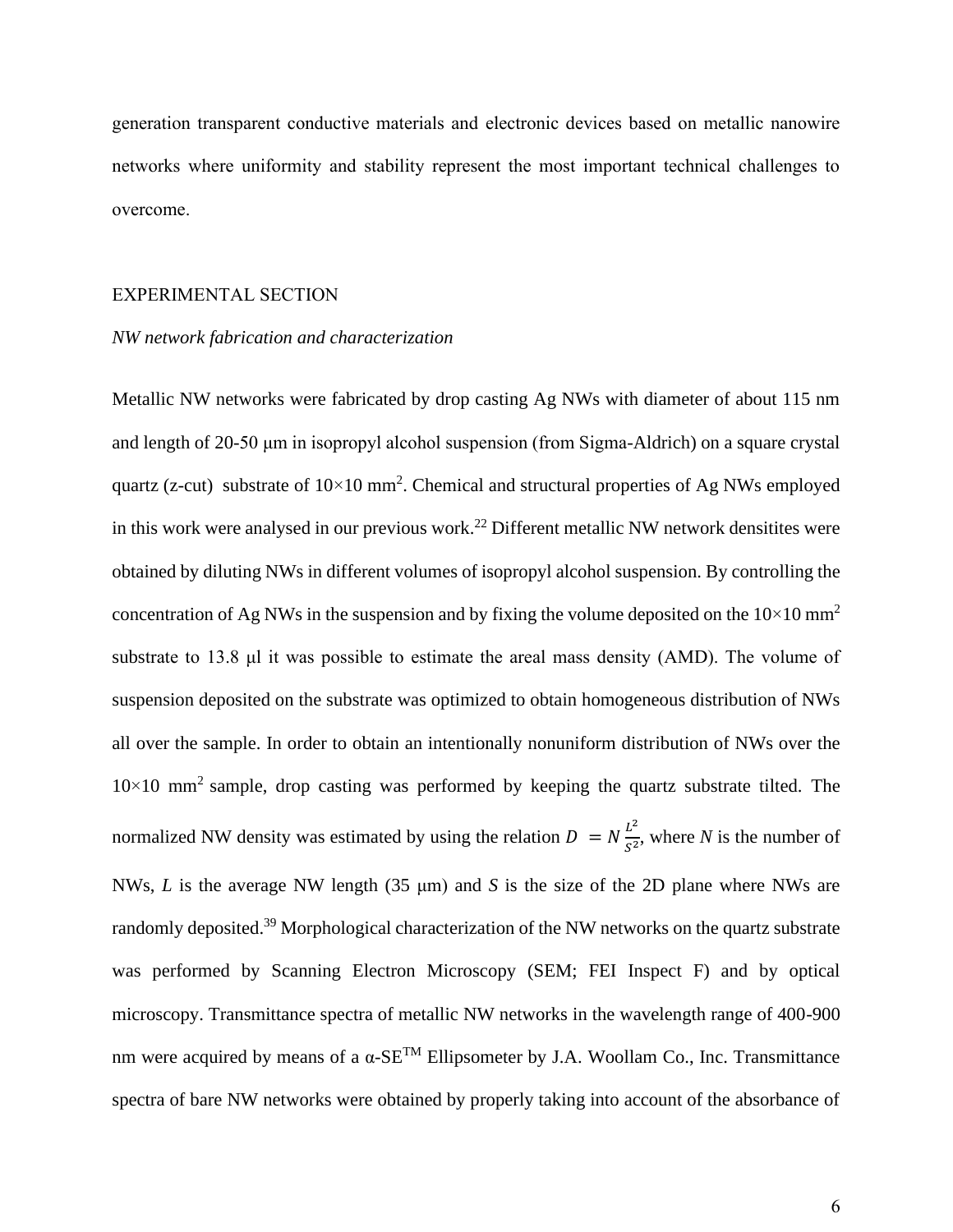the bare quartz substrate. Transmission Electron Microscopy (TEM) was performed by means of a FEI Tecnai F20ST operating at 200 kV, by spotting a dispersion of Ag NWs on a TEM grid. Xray photoelectron spectroscopy (XPS) was performed by using a K $\alpha$  source with energy of 1486.6 eV and using the C 1s peak position (284.8 eV) as calibration.

#### *ERT measurement setup and map reconstruction*

Electrical measurements were performed with a setup that consists of a Keysight 34980A multifunction unit equipped with a switch matrix module (Keysight 34933 read matrix module), a Keithley 2602B source-meter and an Agilent 34461A digital multimeter. Samples were contacted with a fixture provided of spring-mounted needle probes described in a previous work.<sup>40</sup> The needle probes have a round tip with a contact section of about 40 μm in diameter. The probe diameter was observed to provide reliable electrical contacts in NW networks with AMD considered in our work (60 mg/m<sup>2</sup> – 181 mg/m<sup>2</sup>). The distance between nearby contact needles along an edge is 2 mm while the distance between nearby contacts at the corner is 2.12 mm. The sample is preliminarily loaded in an engraved plastic support to keep it in the correct position. The support is loaded in the fixture that is provided of an actuator lever, which allows to land the probe array on the sample. The probes make physical contact to the NW network (with a mechanical force of 0.15 N) at its boundaries, at 500 μm from its edges (a schematization of the contact geometry is reported in Supporting Information S1). After that the sample is connected to the electrical measurement setup, the switch matrix defined the stimulation-measurement pattern consistently with the adjacent protocol as discussed in Supporting Information S2. The measurement accuracy was estimated by taking into account both standard deviation of repeated measurements and instrument accuracy from one-year specification given by the manufacturer.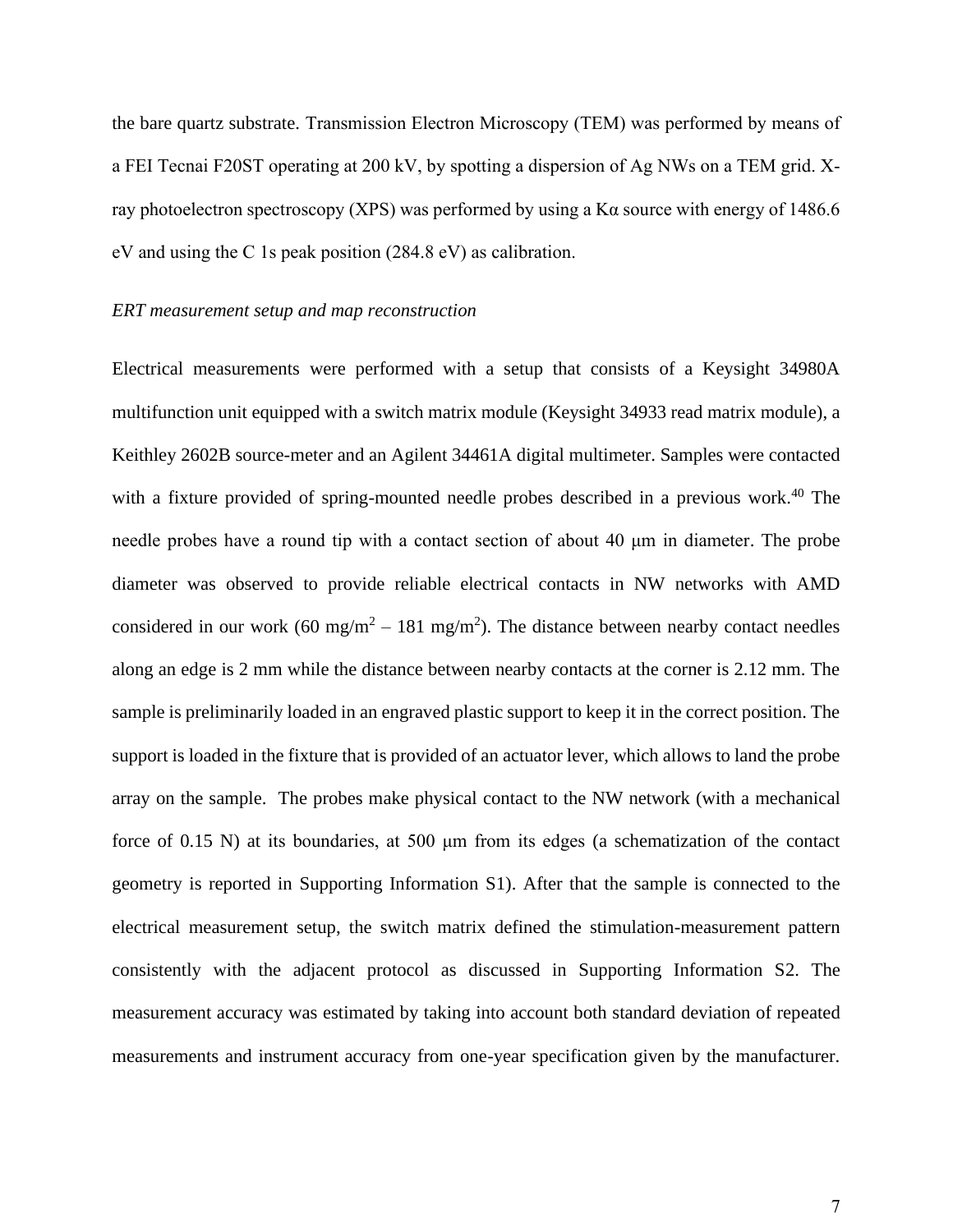The time evolution of Ag NW network conductivity was performed in air (relative humidity in the range of 47-56 %) at room temperature of 22 (1) °C without moving the needle probes.

The ERT image reconstruction process involves the minimization of a functional in  $\sigma$ :

$$
\min_{\sigma} \{ ||V_m - U(\sigma)||^2 + \lambda R(\sigma) \}
$$
 (1)

that includes the measured boundary voltages at sample edge  $V_m$ , a set of calculated voltages  $U(\sigma)$ at electrode positions obtained from the model given a conductivity distribution over the whole sample domain and a regularization term  $R(\sigma)$  introduced to counterbalance the ill-posed nature of the inverse problem. The norm  $||V_m - U(\sigma)||$  represents the Euclidean distance between  $V_m$ and  $U(\sigma)$ , while  $\lambda R(\sigma)$  is the regularisation term, where  $\lambda$  is the parameter that sets the amount of regularisation. In this work we used a Tikhonov regularisation  $R(\sigma) = ||\sigma||^{2}$  41, typically applied to ERT<sup>42</sup>. The value of  $\lambda$  was selected by means of the so-called *L*-curve method.<sup>43</sup> The value of  $\lambda$  chosen by the method is dependent on all the individual transresistance measurements performed, in turn dependent on the whole conductivity map of the specific sample. We identified a fast routine for the determination of  $\lambda$  that minimizes the additional computation effort required by the L-curve method.<sup>44</sup> It is worth noticing that the *L*-curve method allows to find the optimal balance between reconstruction error and amount of regularization (determined by  $\lambda$ ) with an objective criterion and using only the information already included in eq. (1). No additional information other than the one included in the measurements and in the finite element model is needed to apply the *L*-curve method. The problem (1) was discretized to a finite element method (FEM) with elements reasonably dense not to affect the maps resolution. The image reconstruction algorithm that run on the FEM was based on one of the available Gauss-Newton absolute iterative solvers of the EIDORS 3.7.1 library. The problem (1) was discretized to a FEM with elements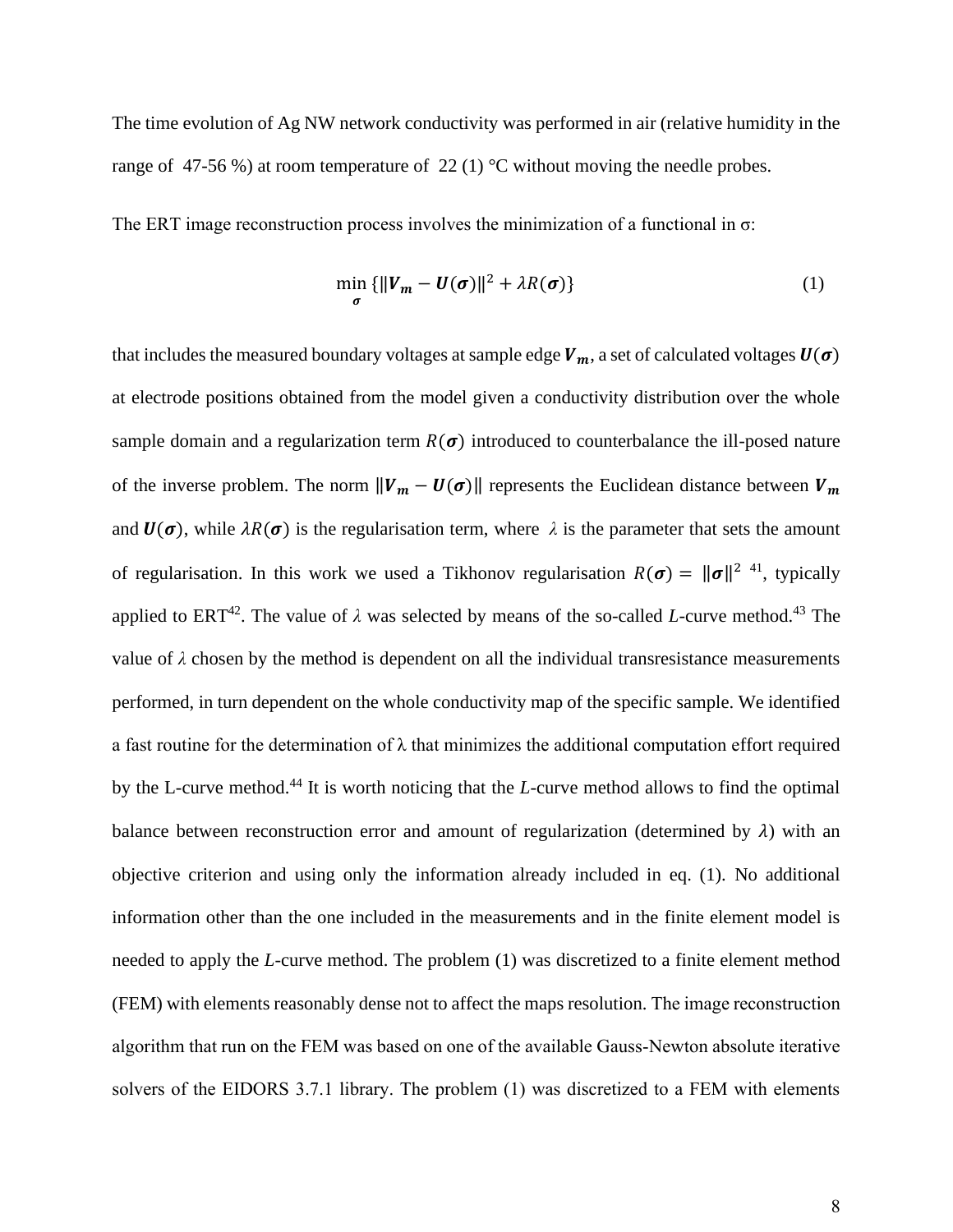reasonably dense not to affect the map resolution. EIDORS' routines were also used to graphically render the solution (see Supporting Information S3 for details on the image reconstruction process).

# *vdP, 2PP and 4PP measurement setup*

The same setup and dataset of ERT measurements was exploited for applying the vdP method, by taking into account of four terminal configuration which allowed the use of a simple formulation for this technique without numerical corrections.<sup>40</sup> This occur when driving electrodes are placed on a line of symmetry of the sample while measuring electrodes are symmetrically located with respect to that line.<sup>44</sup> 2PP and 4PP measurements were performed by means of a four probe head (Jandel) with cylindrical needles with radius of 40 μm and interspacing distance of 0.635 mm connected with a source-meter (Keithley 6430).

# RESULTS AND DISCUSSION

#### *Mapping NW network conductivity at the macroscale*

Metallic NW networks were realized by drop-casting Ag-NWs in suspension on a  $10\times10$  mm<sup>2</sup> quartz substrate, as reported in Figure 1a and b. Details on NW dimensions and deposition technique can be found in Experimental section. The emergent electronic conduction properties of metallic NW networks at the macroscale are determined by the high number of interconnections among NWs at the nanoscale providing electronic conduction paths (Figure 1c). In this scenario, the NW network can be understood as a resistance network where the overall conductivity is determined by the NW density, the wire resistances and the junction resistances between intersecting NWs.<sup>39,45</sup> The measurement of the electrical properties with ERT was performed by directly contacting the metallic NW network with needle probes at the sample boundaries, as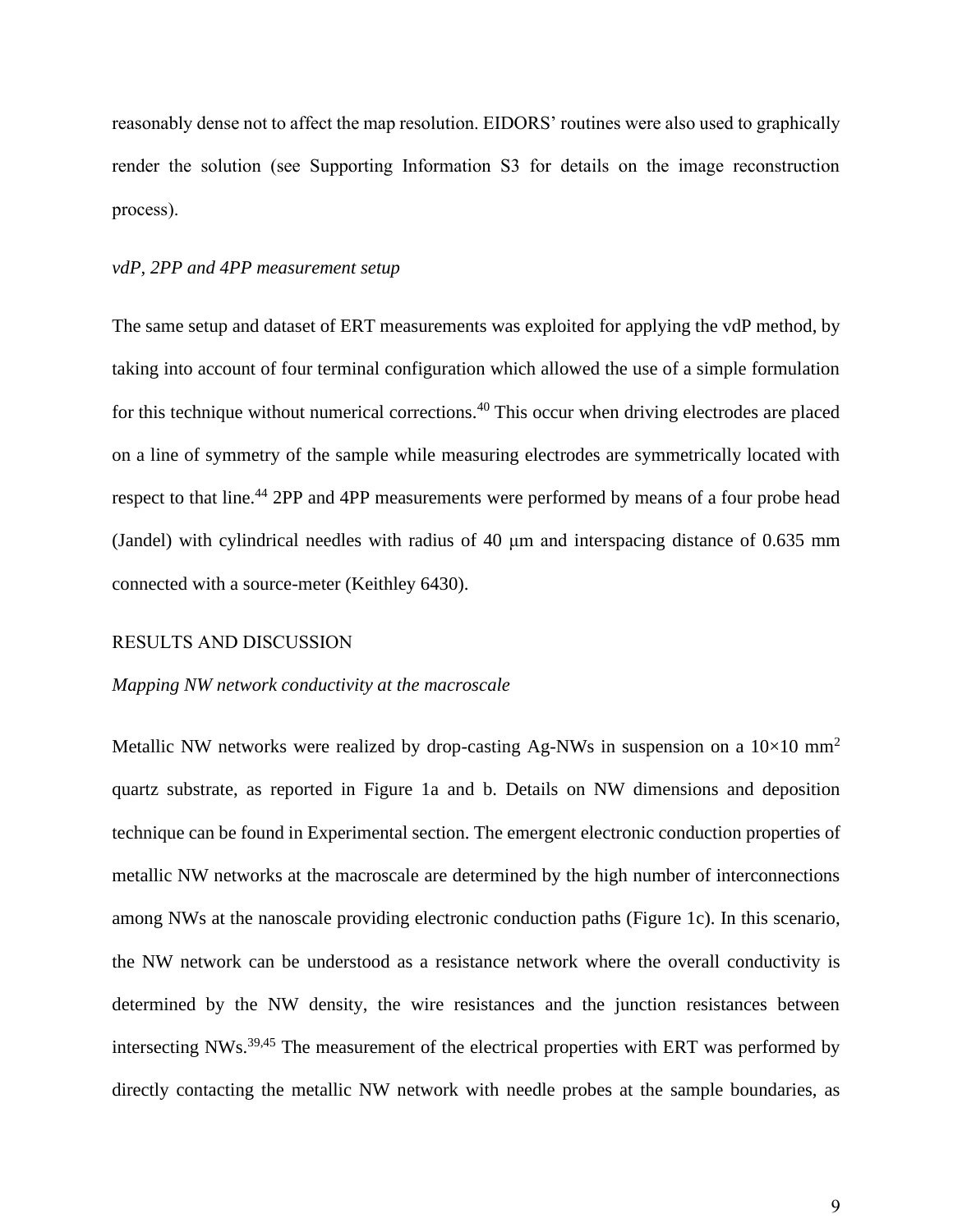schematized in Figure 1d. In this fashion, electrical properties of the network can be directly assessed without the need of fabricating metallic electrodes through deposition techniques (the effect of the pressure exerted by the needle probes on the NW networks are discussed in Supporting Information S4). The set of four-terminal transresistances required as input quantities for the ERT method were acquired through a dedicated measurement setup by exploiting an adjacent pattern measurement scheme where an input current is injected by imposing a voltage difference in a pair of adjacent contacts while measuring the voltage across all the remaining pairs of adjacent electrodes, as schematized in Figure 1e. Details on the dedicated measurement setup and measurement protocols can be found in the Experimental section. It is worth to underline that all measurements were performed in a four-terminal configuration in order to exclude the effect of contact resistances (the effect of contact resistance in two-terminal configuration is discussed afterwards). The adjacent measurement pattern provides a set of *n(n-3)* transresistances, where *n*   $= 16$  is the number of electrodes. The obtained set of transresistances was employed to construct the impedance matrix that electrically represents the NW network system. An example of impedance matrix obtained by measuring transresistances across a metallic NW network sample is reported in Figure 1f. Missing elements of the matrix are related to configurations that are not measurable in four-terminal configuration and, for this reason, are disregarded since they include an unknown contact resistance. The symmetry of the impedance matrix reflects the reciprocity of the electrical network of nanowires: the same transresistance is measured if source and sense terminals are exchanged. (i.e. the same value of transresistance is observed by injecting current in electrodes 1-2 and measuring voltage drop in between electrodes 11-12 or viceversa), as for any passive electrical network in absence of an external magnetic field. The impedance matrix is then used as input for the ERT reconstruction of the conductivity map. $40,46,47$  At the macroscale,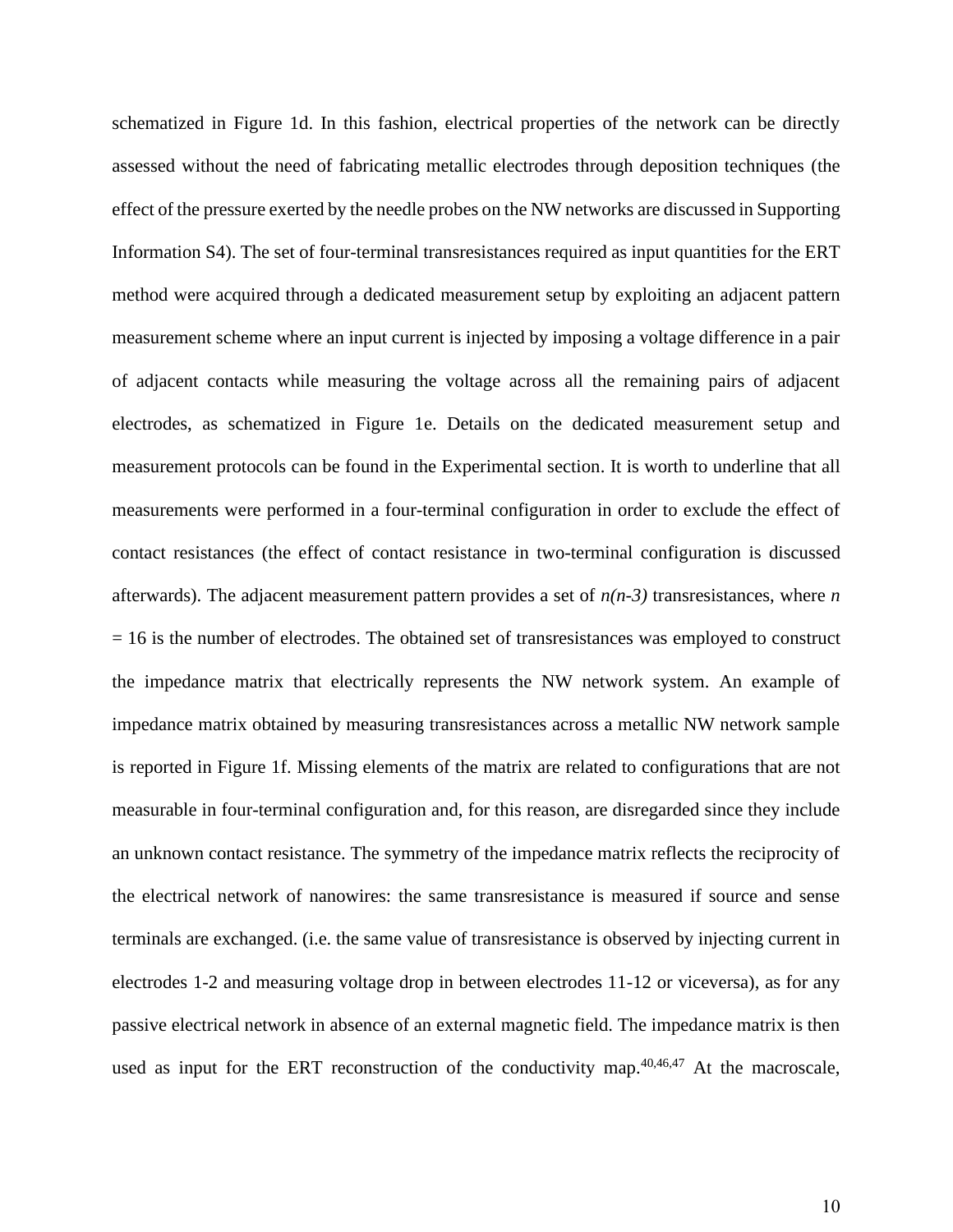conduction properties are expected to be isotropic due to the random orientation of NWs (according to ref. $^{48}$ ) and the network can be assumed as a continuous conductive medium. Indeed, despite the microscopic structure, it was shown that the approximation as a continuous conductive medium holds over a scale of a few NW length when the normalized density  $D > 2D_c$ , where  $D_c$ =5.63 is the normalized density at the percolation threshold.<sup>39</sup> In our case, this approximation is reasonable since in all the considered samples the normalized density was estimated to be *D >* 25. Also, the approximation as a continuous medium is in agreement with resistance grid network models, where the effective resistance measured in between 3 or 4 lattice spacings apart well matches with that of a continuous uniform sheet.<sup>49</sup> In the continuous approximation, the electrostatic problem can be described by the Laplace equation:

$$
\nabla \cdot [\sigma(P)\nabla \phi(P)] = 0 \tag{2}
$$

where  $\nabla$  and  $\nabla \cdot$  are the gradient and divergence operators, respectively, while  $\sigma(P)$  and  $\phi(P)$  are the conductivity and electrostatic potential at a generic point P of the conductive surface here represented by the NW network. Obtaining a conductivity map of the sample surface requires the solution of an inverse electrostatic problem, consisting in determining the value  $\sigma(P)$  for each point of the NW network given the information on  $\phi(P)$  and on the current density  $j(P)$  =  $-(\sigma(P)\nabla\phi(P))$  on the surface. In case of ERT, the required information is given in terms of the impedance matrix, the sample geometry and the position of electrodes as inputs. This represent an ill-posed, ill-conditioned and nonlinear problem that was solved by means of optimization techniques with numerical methods (details in the Experimental section).  $40,46,47$  In brief, the sample geometry and electrode positions were considered in a finite element model and conductivity maps were retrieved using a Gauss-Newton method to minimize eq. (1). The finite element solution is interpolated and then discretized on a grid of 100×100 pixels. Figure 1g reports the ERT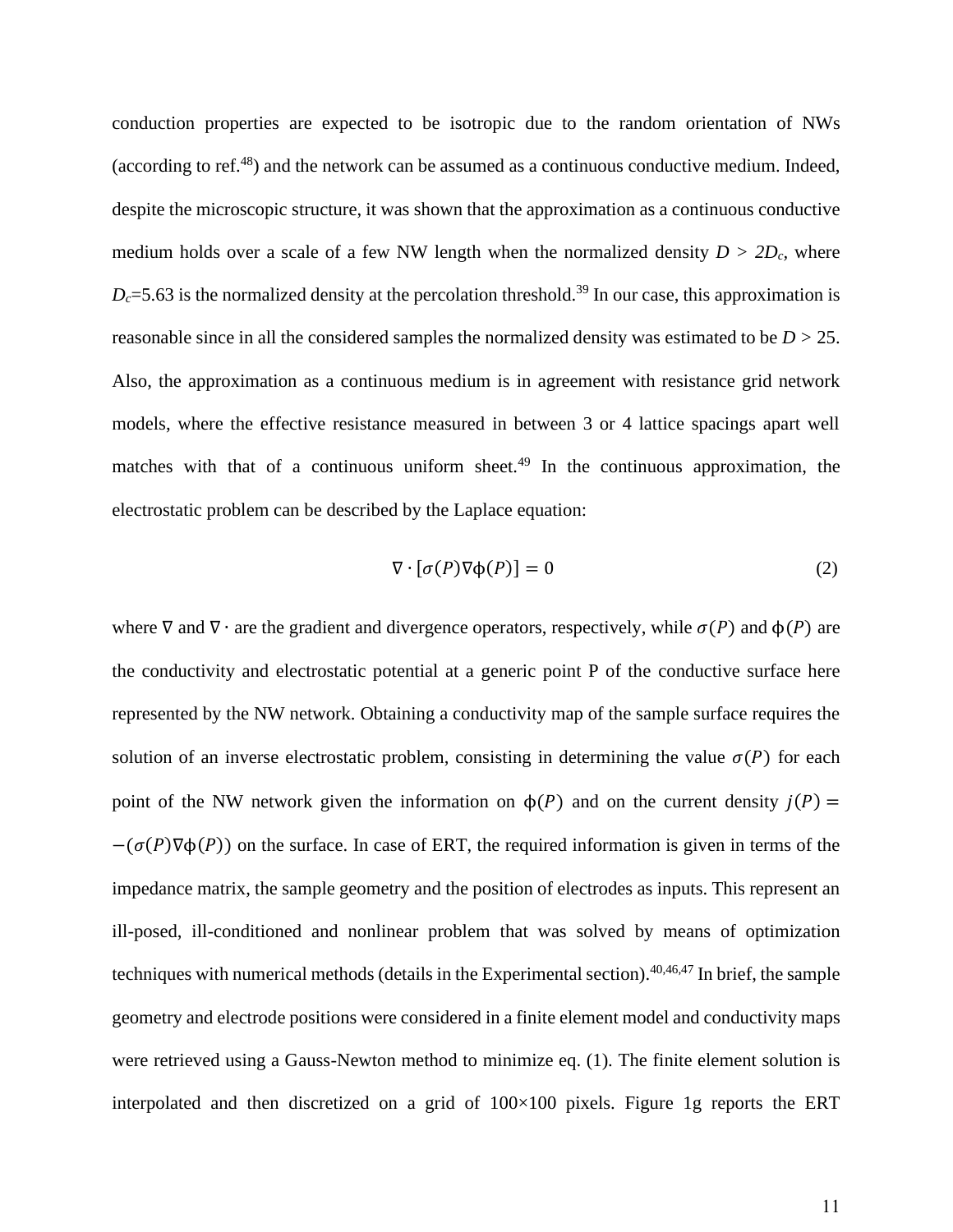conductivity map of a metallic NW network obtained by taking the impedance matrix of Figure 1e as input for the numerical solver. As it can be observed, ERT allows for a spatial-resolved characterization of the local electrical properties of NW networks at the macroscale over large area. Note that the acquisition of the whole set of measurements necessary for ERT reconstruction was performed in less than 300 s with a measurement accuracy of the transresistance better than the 0.5 % (an uncertainty budget is available in Sec 2.2.3 of ref.<sup>50</sup>). It is worth noticing that the measurement speed can be even higher, which can be of interest depending on the final application, though at the cost of a lower accuracy. Being a non-scanning technique, an important aspect is that the measurement speed does not depend on the area under investigations. Concerning the spatial resolution of the ERT conductivity maps, it is necessary to take into account that it depends mainly on the amount of available boundary measurements and, thus, is limited by the number of contacts: features smaller that the distance in between electrodes are smeared out.<sup>40</sup> Thus, the spatial resolution of mapping can be further increased by increasing the number of contact electrodes. In this context, it is important to remark the effective scalability of the ERT technique that allows to map conductivity of metallic NW networks over large area by properly engineering the number of electrodes and their distance, taking into account that the inter-electrode distance have to be adjusted depending on the target spatial resolution.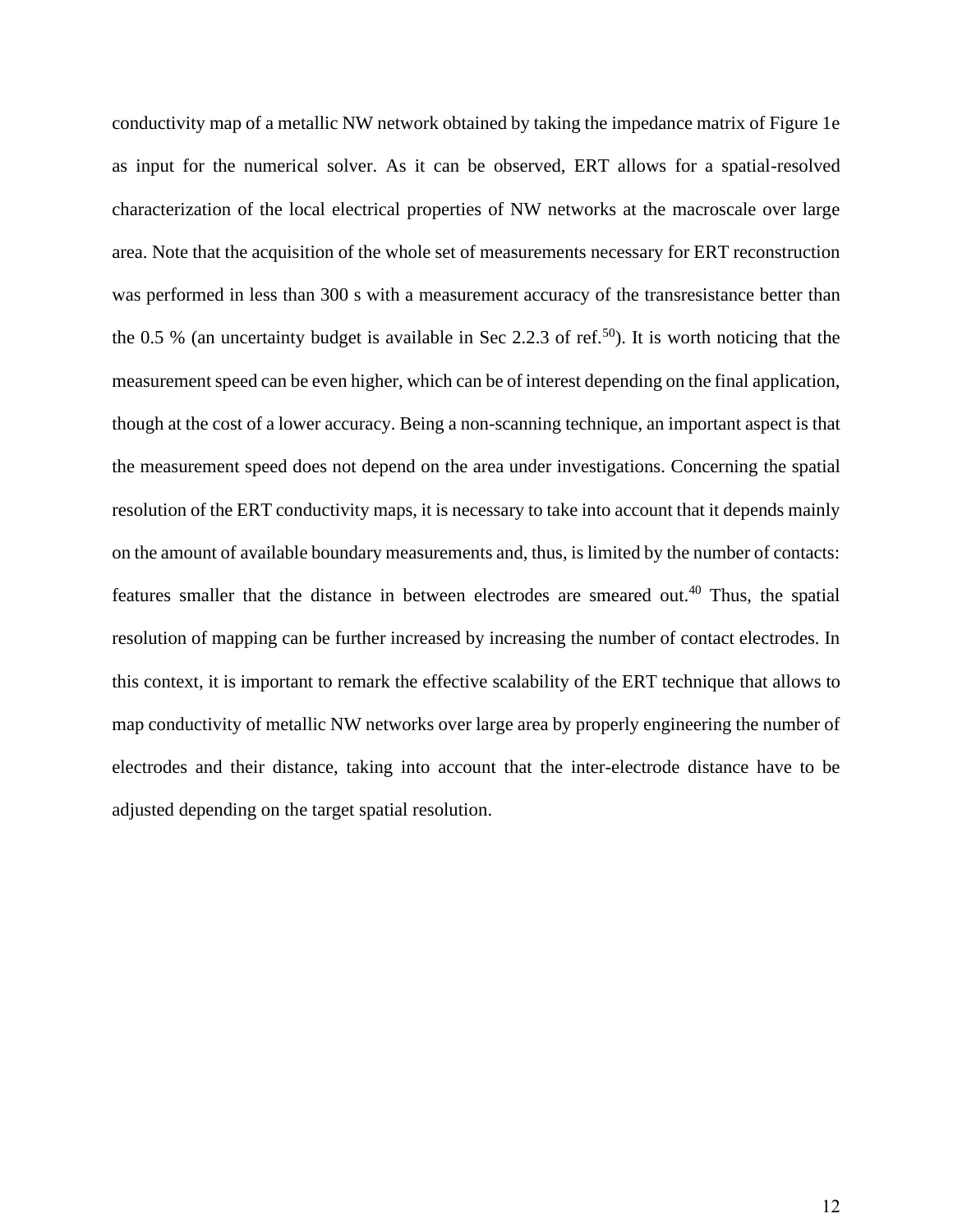

Figure 1. Experimental setup for mapping NW network conductivity at the macroscale through ERT. (a) Schematization of the fabrication of Ag NW networks deposited by drop-casting on a  $10\times10$  mm<sup>2</sup> quartz substrate and (b) image of the transparent quartz substrate after NW deposition, with logo of Politecnico di Torino as background. (c) SEM image of a detail of the network morphology at the nanoscale showing highly interconnected NWs (scale bar, 2 μm). (d) Schematic representation of electrical contacts realized by landing metallic needle probes on the NW network. (e) Schematic representation of the electrical measurement setup where an input current is injected by imposing a voltage difference (V<sup>source</sup>) between a pair of adjacent contacts while measuring the voltage across a different pair of adjacent electrodes  $(V^{sense})$  to measure the transresistance value. All transresistance values were measured in a four-terminal configuration by means of a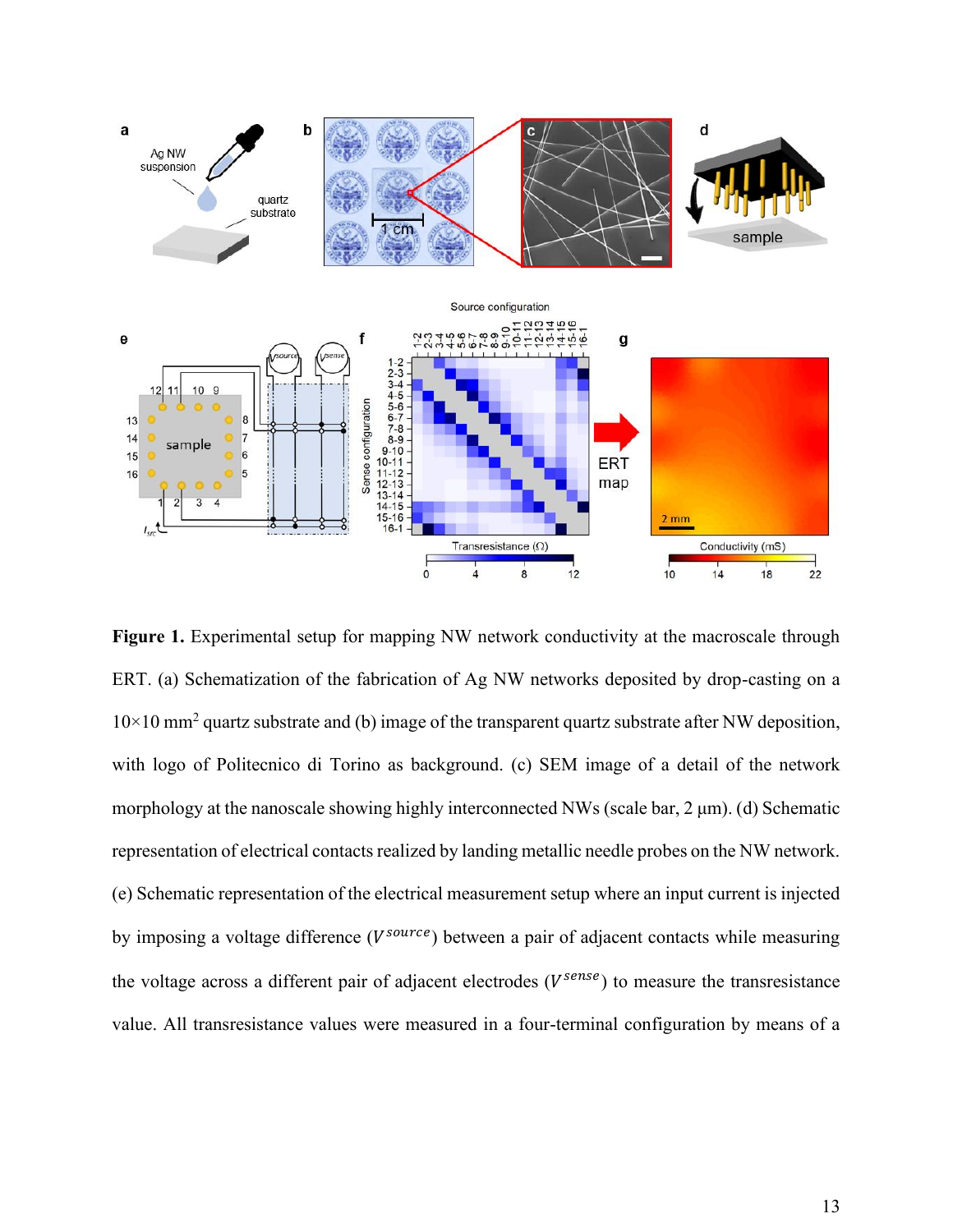switching unit. (f) Example of an impedance matrix that electrically represents the NW network and (g) corresponding conductivity map obtained through ERT reconstruction.

#### *Comparison of ERT, van der Pauw and 4-point probes methods*

In order to test the ERT for the reconstruction of conductivity maps of NW networks, samples of different NW densities were investigated. For this purpose, samples with an estimated areal mass density (AMD) of 60, 90 and 181 mg/m<sup>2</sup> were realized. Representative SEM and optical images of NW networks with different densities are reported in Figure 2 a-c and Figure 2 d-f, respectively. Conductivity maps of  $10\times10$  mm<sup>2</sup> NW network samples characterized by AMD of 60, 90 and 181 mg/m<sup>2</sup> are reported in Figure 2 g, h and i, respectively (corresponding *L-*curves considered for selecting the regularization parameter for solving the ill-posed inverse problem for conductance map reconstruction are reported in Supporting Information S5). As expected, higher conductivity was observed in samples characterized by higher AMD. For the sake of completeness, optical transmittance properties of the measured NW networks are reported in Supporting Information S6, which was possible by taking advantage of the transparent quartz substrate (see Figure 1a). Instead, more interesting is the comparison of results on conductivity obtained by the ERT method with results obtained by conventional techniques usually adopted to probe the conductivity of NW networks, such as vdP and 4PP methods. For this purpose, the distribution of the ERT conductivity map pixels (corresponding to conductivity maps reported in Figure 2 g-i) was compared with conductivity obtained by vdP and 4PP measurements acquired on the same sample. Conductivities obtained with the vdP method were extracted through the analysis of the same dataset of fourterminal measurements employed for ERT reconstruction, while 4PP measurements were performed in arbitrary locations of the sample by means of a dedicated setup with 4 inline probes (details in the Experimental section). Note that 2PP measurements were not considered due to the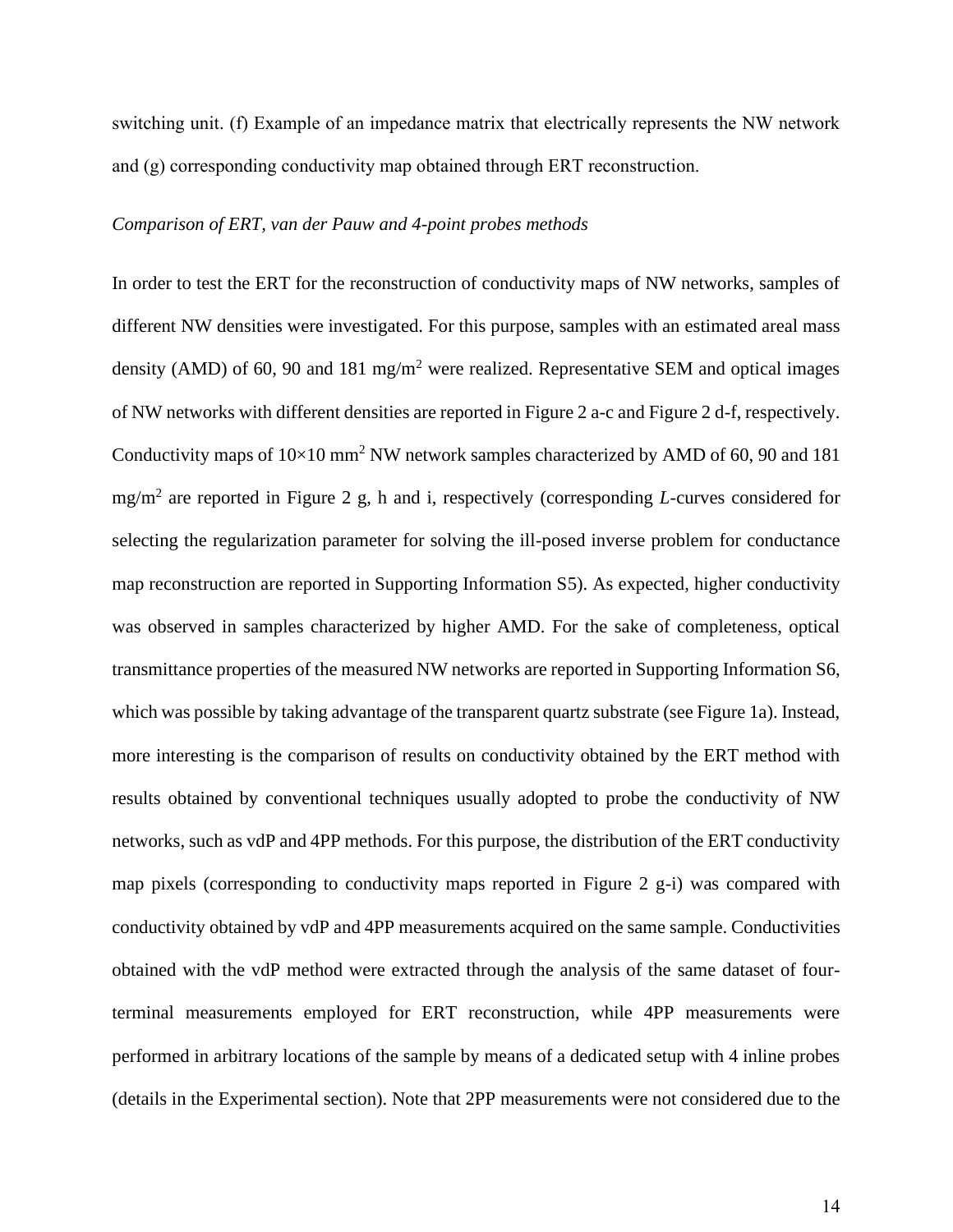presence of non-negligible contact resistance that was observed to be dependent on the NW density (see Supporting Information S7). To show the consistency of the comparison between ERT, vdP and 4PP methods, measurements were also performed on a uniform commercial conductive glass reference sample (FTO, fluorine doped tin oxide on soda-lime glass) as reported in Supporting Information S8. Results concerning NW networks reported in Figure 3 show that the distribution of conductivity of ERT map pixels is compatible with the conductivity obtained by vdP measurements for all the sample densities while slight deviations were observed by employing the 4PP technique. Despite the good agreement with vdP and 4PP techniques corroborates the validity of ERT applied to NW networks, it is important to remark that the requirements of both vdP and 4PP methods are themselves not completely satisfied since both methods assume uniform conductivity over the sample. Furthermore, in case of 4PP, the sample is also assumed to be spatially infinite. Indeed, vdP and 4PP methods allow only assessing the global conductivity of the network, hindering any information about local electrical properties. In case of NW networks, where local variation in the NW distribution and mesh can lead to non-uniform electrical properties, conductivity values obtained by vdP and 4PP methods may fail in being representative of the electrical properties of the samples. In these cases, ERT represents a viable solution for probing spatial electrical inhomogeneities of NW networks, as discussed in the following.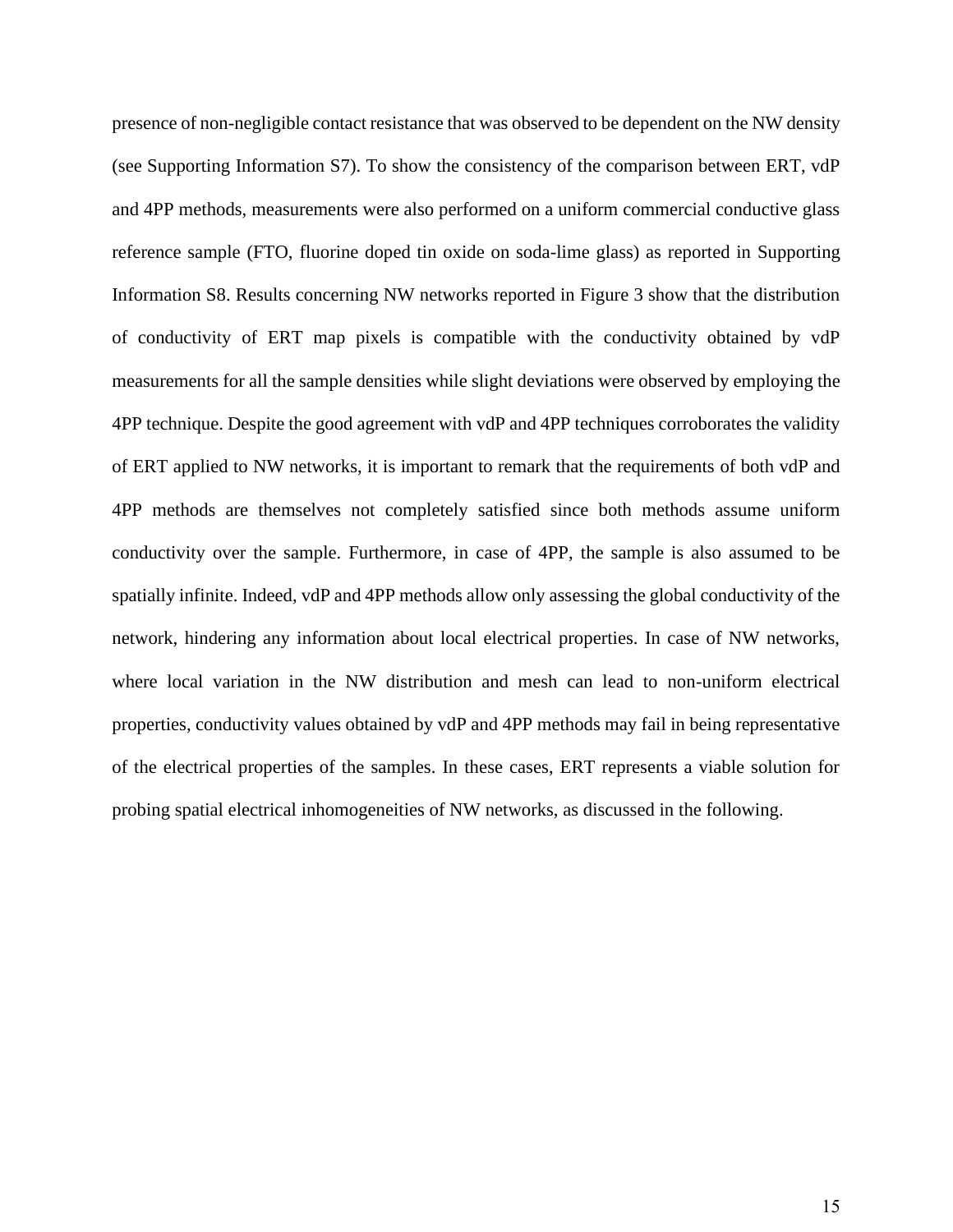

**Figure 2.** Conductivity maps of metallic NW networks of different densities. (a-c) Representative SEM images of NW networks (scale bar, 5 μm) and (d-f) associated optical images (scale bar, 50  $\mu$ m). The estimated areal mass density was 60, 90 and 181 mg/m<sup>2</sup>, respectively. (g-i) Conductivity maps of NW networks characterized by different densities (over a  $10\times10$  mm<sup>2</sup> sample area, scale bar of 2 mm) associated with samples depicted in (a-c) and (d-f).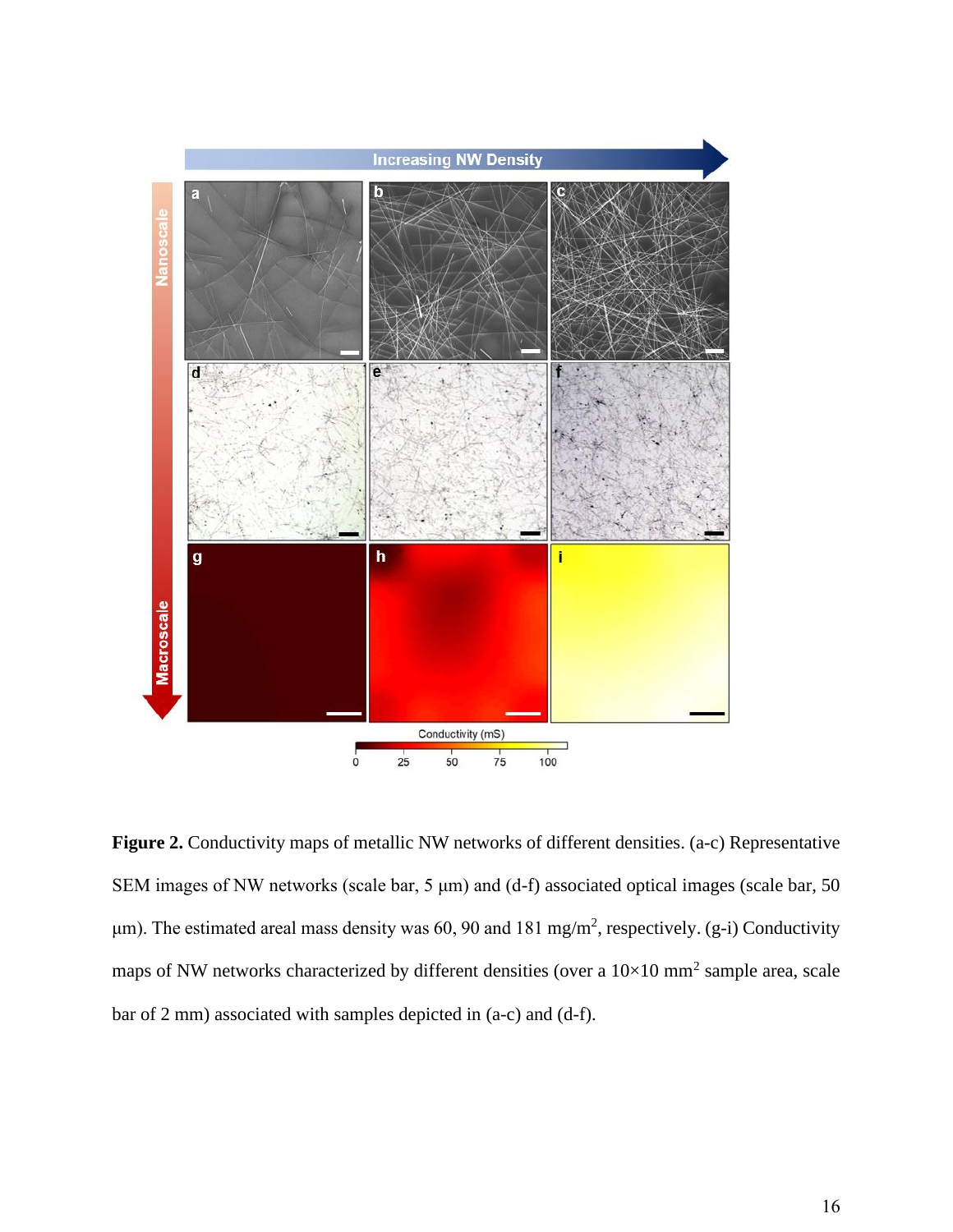

Figure 3. Comparison of ERT, vdP and 4PP methods for extraction of NW network conductivity in samples with different NW densities (AMD of 60, 90 and 181 mg/m<sup>2</sup>). The ERT boxplots represent the distribution of conductivity pixels of the reconstructed maps (corresponding conductance maps are reported in Figure 2 g-i), the vdP boxplots represent the distribution of values obtained by considering more than 1200 different 4-terminal electrode configurations while the 4PP boxplots was obtained by measuring the conductivity with a dedicated setup in 8 random locations of the samples. Midlines represent median values, boxes the  $25<sup>th</sup>$  and  $75<sup>th</sup>$  percentiles, whiskers the  $1<sup>st</sup>$  and 99<sup>th</sup> percentiles while crosses maximum and minimum values.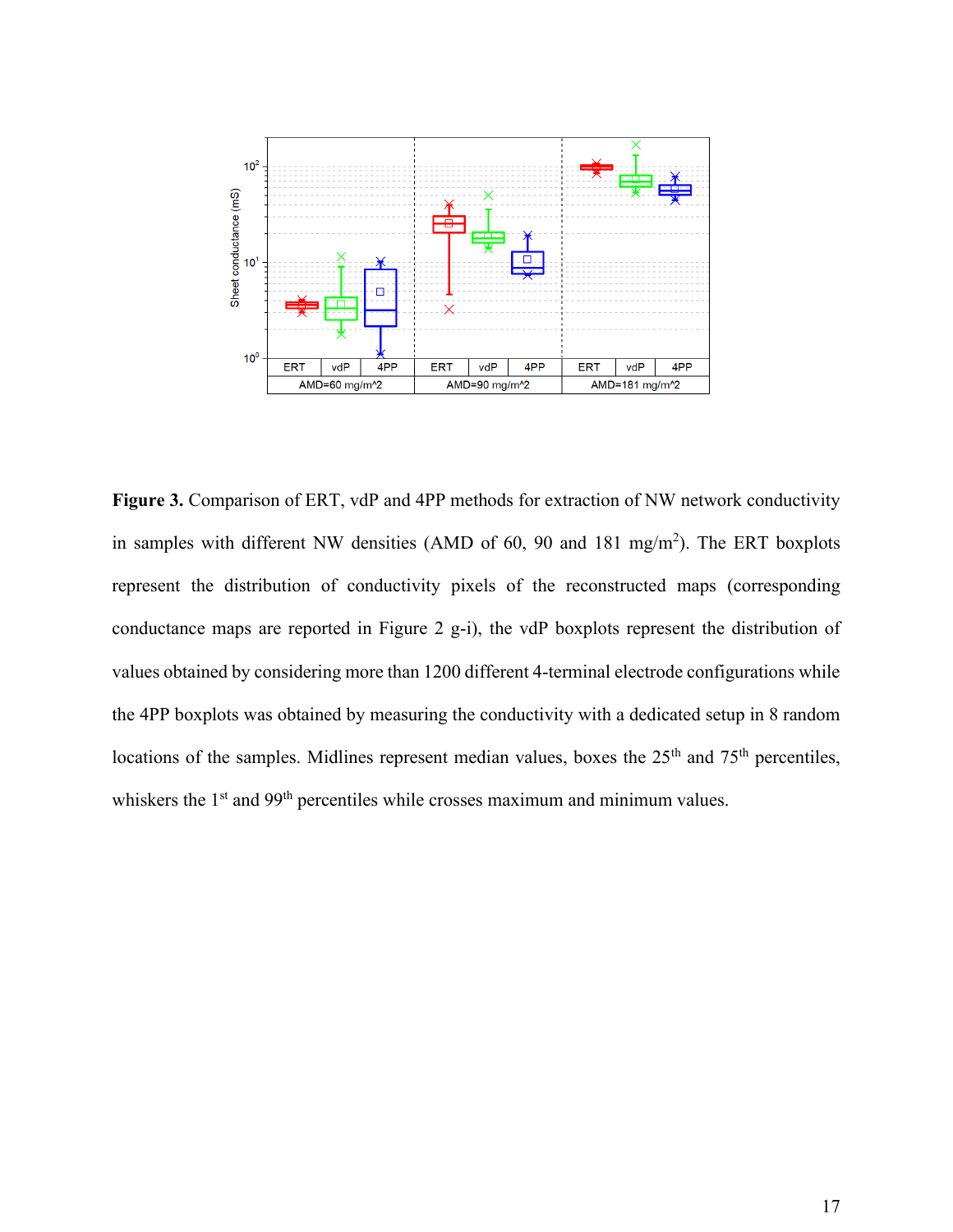# *Probing electrical inhomogeneities*

In order to demonstrate the applicability of ERT to probe electrical inhomogeneities in NW networks, an intentionally non-uniform NW network was realized by drop-casting Ag-NWs in suspension on a tilted substrate in order to obtain a gradient of the NW concentration across the sample with accumulation of NWs at one corner of the sample. As reported in Figure 4a, ERT revealed that the gradient of NW density resulted in a gradient of conductivity across the sample, with high conductivity in the upper-left angle where NWs were accumulated. In order to correlate the conductivity map to the morphological properties of the network, transmittance spectra of the Ag NW network were recorded in selected regions along the observed gradient of conductivity. Transmittance spectra acquired on the spots marked in Figure 4a are reported in Figure 4b. As it can be observed, the transmittance is larger in sample areas progressively less conductive, in accordance with a progressive decrease of NW concentration along the diagonal direction from the upper-left corner to the lower-right corner. These evidences were also corroborated by optical microscopy, as reported in Supporting Information S9. Note that, because of the electrical inhomogeneity of the sample, measurements by means of vdP and 4PP are not representative of the sample conductivity (vdP and ERT conductivities of this non-uniform sample are compared in Supporting Information S10).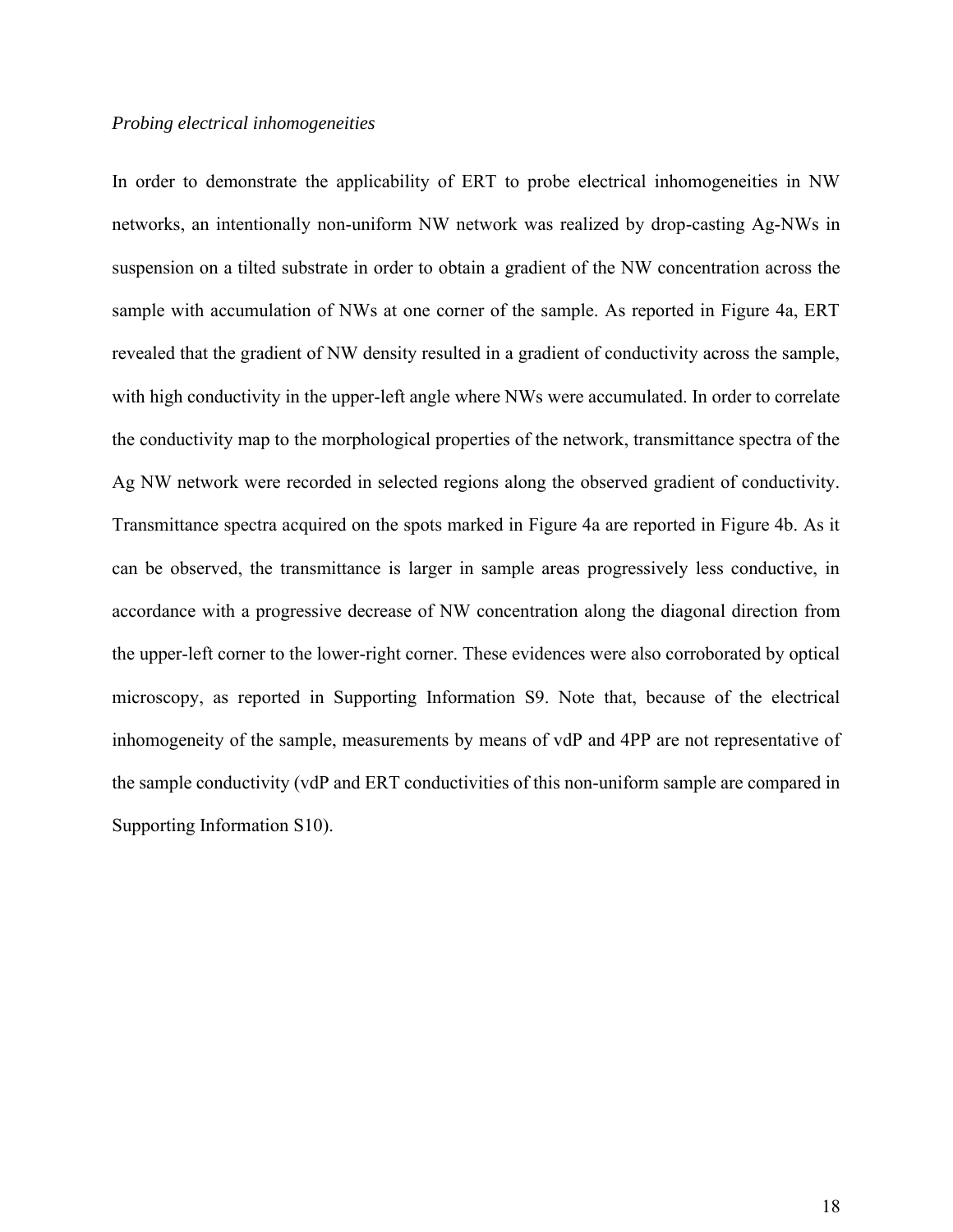

Figure 4. Probing electrical inhomogeneities in NW networks. (a) Conductivity map of a purposely non-uniform NW network realized by drop casting Ag NWs in solution on a tilted substrate causing accumulation of NWs on the upper-left corner (scale bar, 2 mm); (b) Transmittance spectra of the NW network acquired on sample areas evidenced in panel a.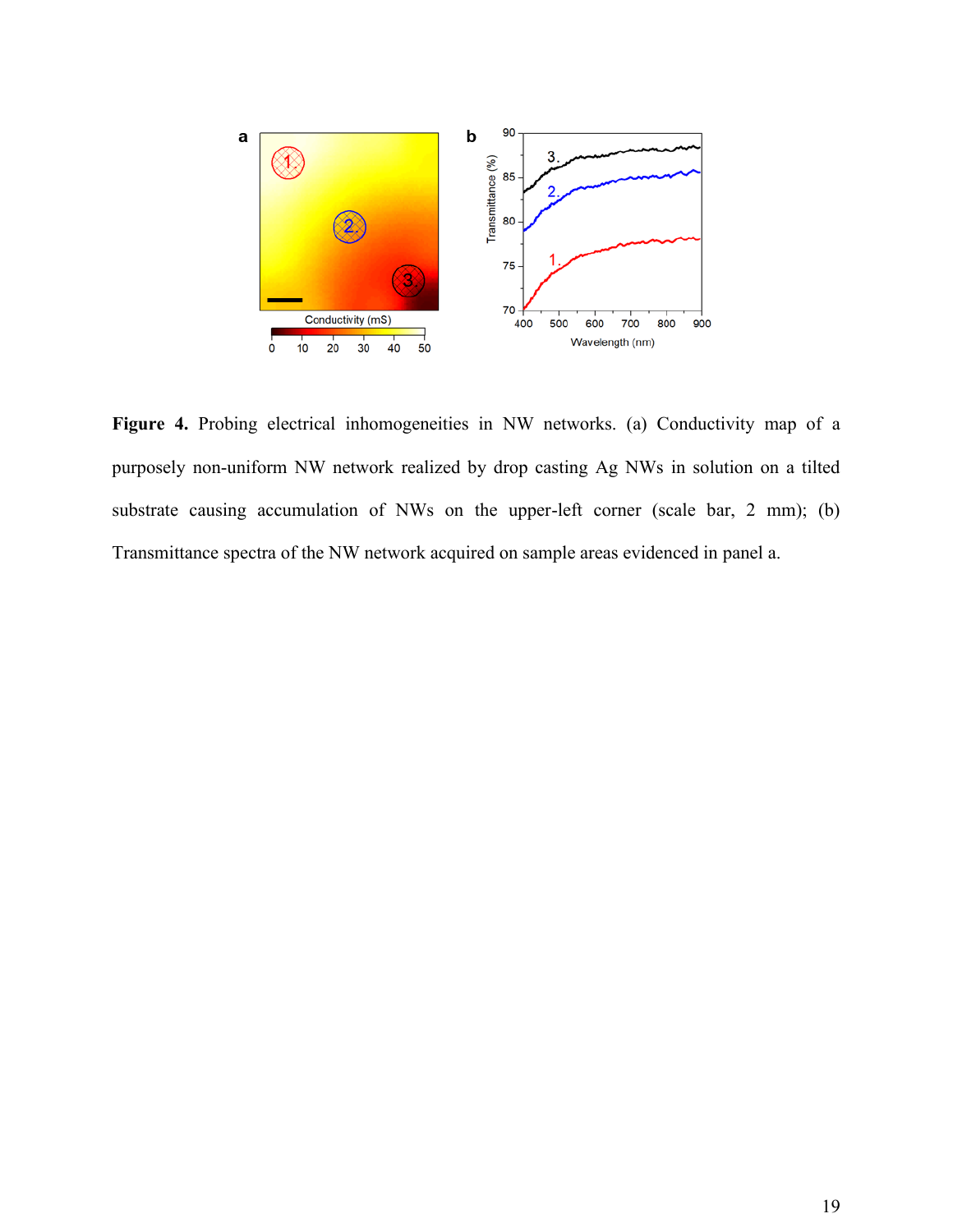#### *Time evolution of NW network conductivity*

An interesting aspect of ERT as a non-scanning technique is that it allows to investigate the evolution over time of the local electrical properties of the network. As an example, this technique can be employed to investigate the effect of degradation of local electrical properties of the metallic NW network over an extended period of time. Due to the high surface-to-volume ratio, high reactivity and poor stability related to corrosion effects were reported as main issues for integration of metallic NW networks into devices.<sup>1,51–53</sup> With the aim of understanding the local evolution over time, the impedance matrix describing an Ag NW network sample was repeatedly acquired every 30 minutes for about 10 days in ambient atmosphere. ERT conductivity maps corresponding to each measurement cycle unveil the time evolution of the conductivity distribution of the metallic NW network, as schematized in Figure 5a. The conductivity map of the  $10\times10$  mm<sup>2</sup> sample performed at time  $t = 0$  s (after NW deposition) is reported in Figure 5b. As revealed by mapping, lower conductivity was observed at the upper-left corner of the sample due to a local lower density of NWs. In order to analyze the time-dependent behavior of the local electrical properties of the network, the relative variation of average conductivity over time of the two selected areas together with the variation of the global average conductivity of the sample is reported in Figure 5c. Data are extracted from the reconstruction of 480 ERT maps acquired over more than 230 hours. At *t* = 0, the average conductivity of area (1.) and (2.) was 62 and 92 mS, respectively, while the global average of sample conductivity was 89 mS. Figure 5c shows that Ag NW networks exhibit a decrease of conductivity over time under ambient exposure. More interestingly, by observing the time-dependent behavior of conductivity in the two selected areas, it is possible to notice that the degradation process is not uniform over the sample. Indeed, stronger relative decrease of conductivity was observed in the area that was initially characterized by lower conductivity (area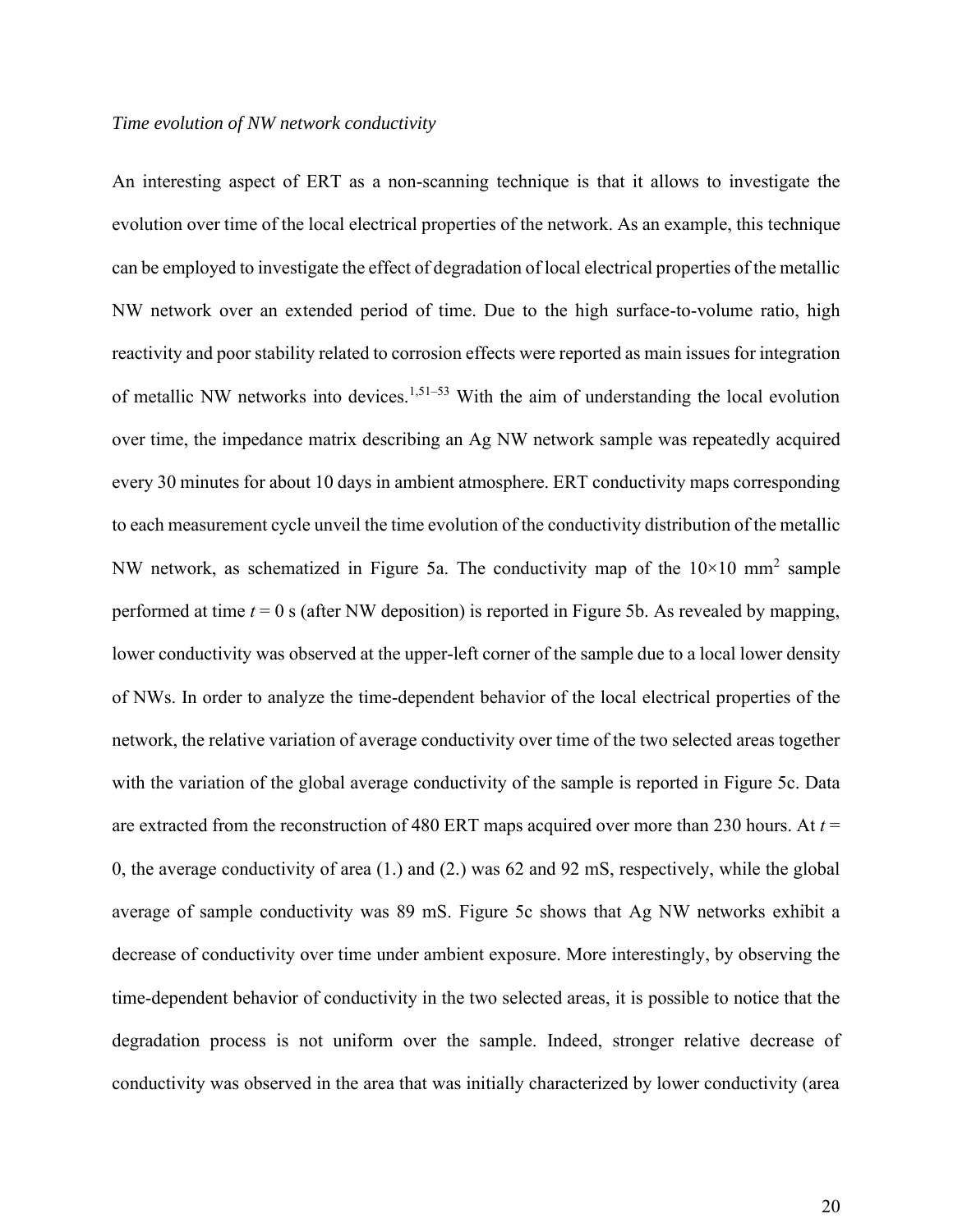1.). Here, a relative variation of almost 50 % of conductivity was observed after about 10 days while only about 15 % of variation was observed in area (2.). The average global variation of the sample conductivity was lower than 20 %. Moreover, it can be observed that the degradation process in both areas was not continuous over time but discrete steps of conductivity can be observed. Similar step-like behavior was observed also by monitoring the evolution over time of the  $n(n-3)$  transresistance values acquired in four-terminal configuration and two-terminal resistance measurements over time (Supporting Information S11). The step-like variation of conductivity at the macroscale results from the progressive disconnection of conductive pathways in the NW network arising from the degradation of electrical properties of NWs and NW junctions at the nanoscale, as discussed later. Our results show a correlation in between the level of degradation of the conduction properties and the initial conductivity of the network. This can be clearly observed in Figure 5d where the relative variation of conductivity  $\Delta \sigma / \sigma_0$  as a function of the initial conductivity  $\sigma_0$  is reported for each pixel of the conductivity map at different representative timestamps. Besides showing an increasing variation of conductivity over time in accordance to the previous discussion, it is possible to notice that larger variations of conductivity are associated to map pixels exhibiting lower initial conductivity  $\sigma_0$ . This is evident also by considering the map of the absolute difference in between the conductivity at selected timestamps and the initial conductivity map of the sample. Difference maps reported in Figures 5e-i show that the absolute change in conductivity is larger in the upper-left corner of the sample that was initially characterized by lower conductivity. It is worth noticing that the variation of conductivity of the network over time cannot be attributed to a variation of the contact resistance over time, since the measurement set for ERT reconstruction is acquired in four-terminal configuration as discussed before. Also, current-induced and voltage-induced degradation effects of the network are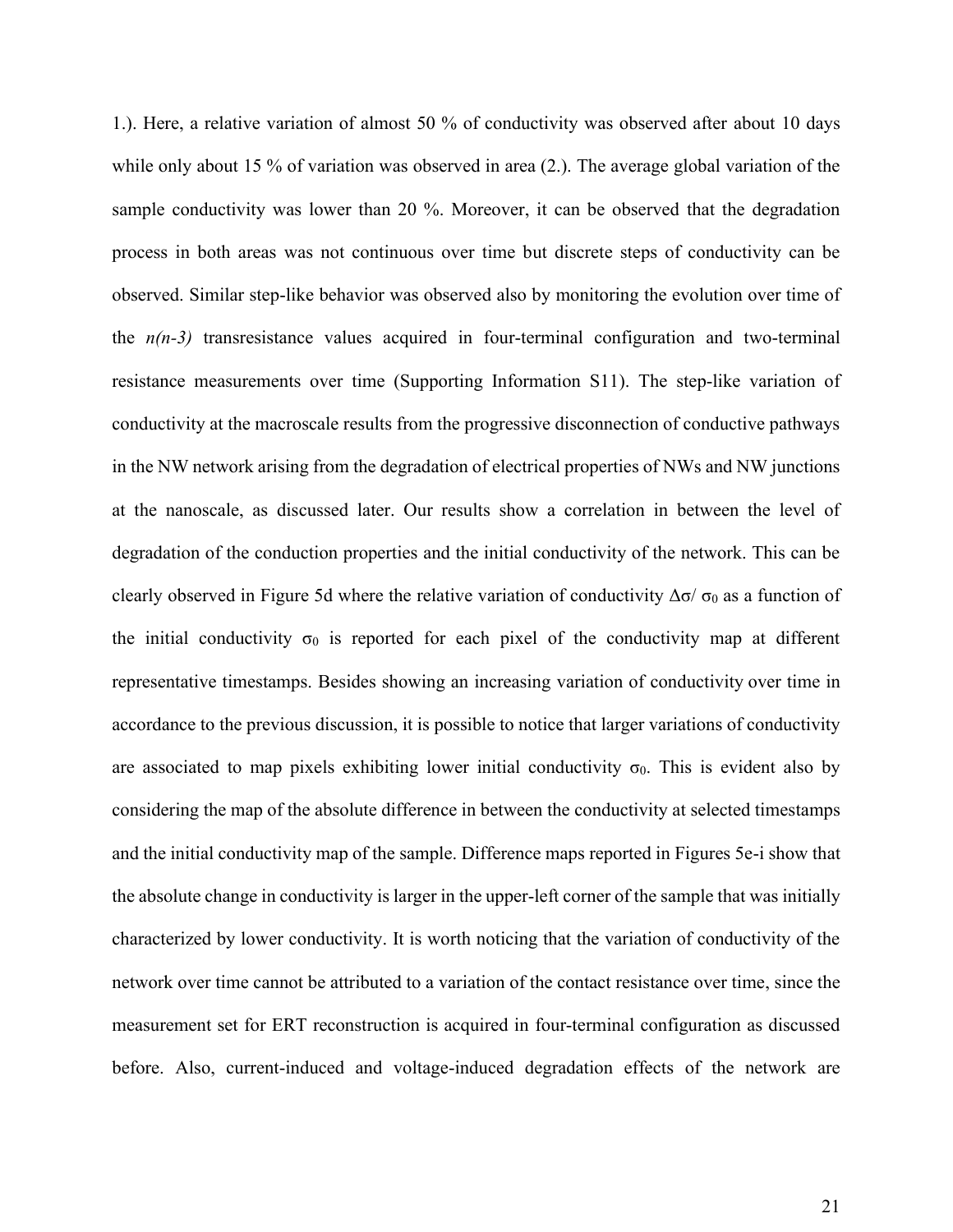negligible since electrical measurements were performed by applying a low voltage bias (10 mV, currents in the range of 10-50 µA) and the network was not continuously biased during timedependent measurements. In this context, degradation of electrical properties has to be attributed to morphological and structural changes of Ag NWs due to ambient exposure.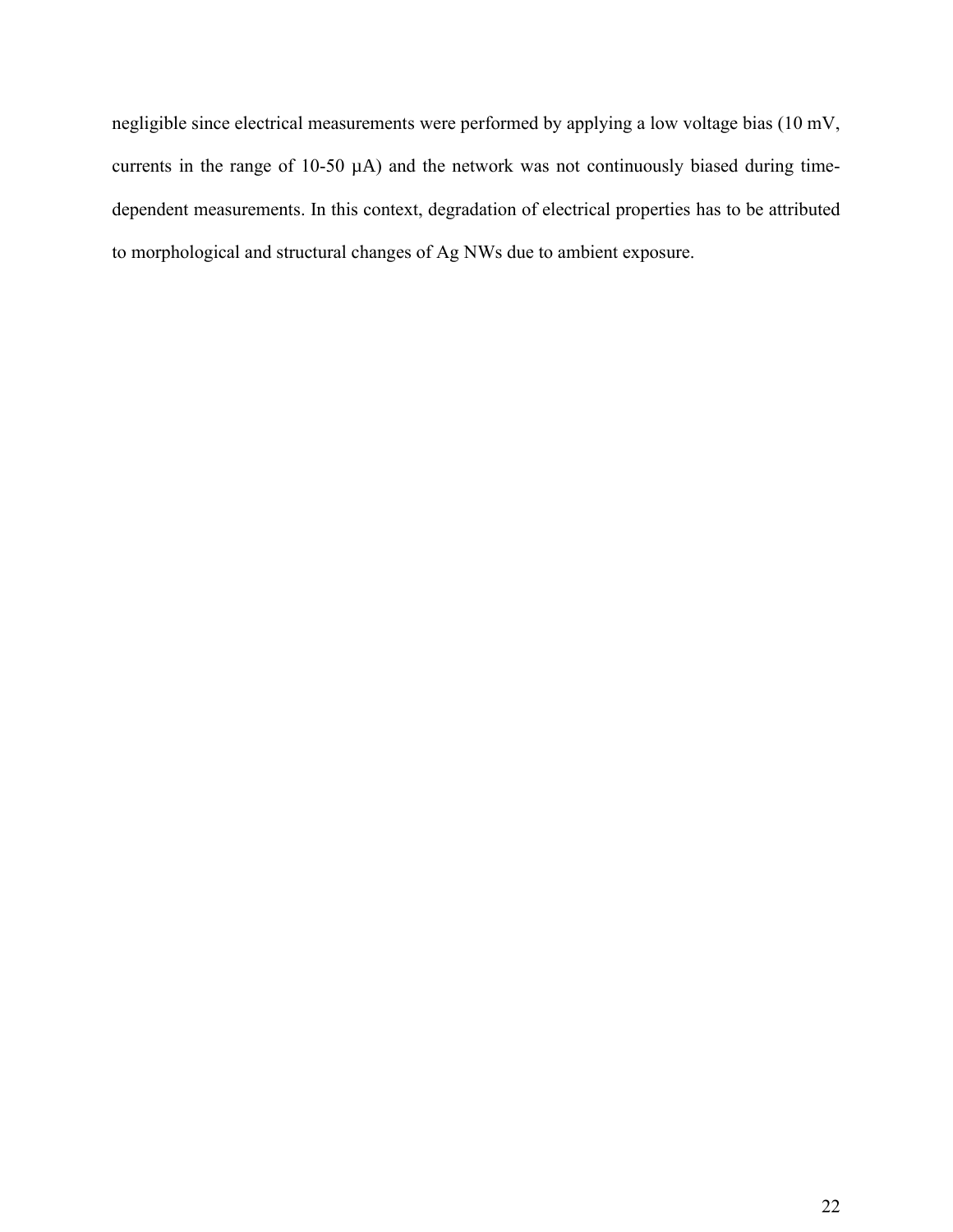

**Figure 5.** Time evolution of Ag NW network conductivity in ambient atmosphere. (a) Schematic representation of the time-dependent mapping of the NW network conductivity where the ERT maps were acquired by measuring the impedance matrix of the system every 30 minutes for about 10 days. (b) Conductivity map of the sample at  $t = 0$  after NW deposition (scale bar, 2 mm). (c) Evolution of the average conductivity of areas selected in the conductivity map of panel b. The dashed line represents the time evolution of the average conductivity over the whole map. (d) Correlation in betweeen the relative variation of conductivity ( $\Delta \sigma / \sigma_0$ ) as a function of the initial conductivity  $\sigma_0$  for each pixel of the maps acquired after 24, 48, 96, 144 and 230 hours. (e-i)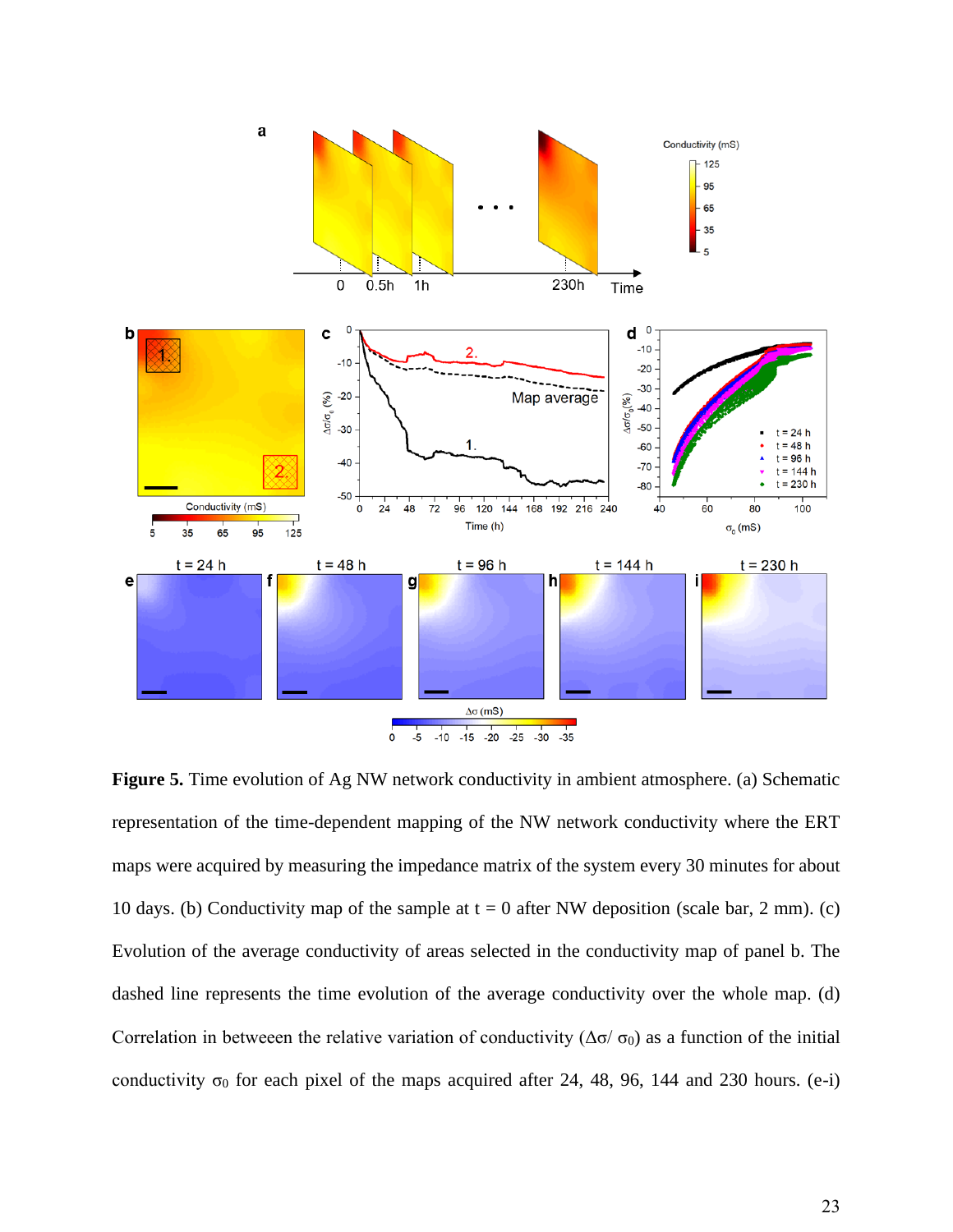Difference maps reporting the spatial distribution of the absolute change of NW network conductivity  $(\Delta \sigma)$  of maps acquired after 24, 48, 96, 144 and 230 hours (scale bars, 2 mm).

In order to investigate degradation of electrical properties at the nanoscale, morphological and structural changes in Ag NWs were monitored by transmission electron microscopy (TEM). After being exposed to air at ambient conditions for 7 days, TEM revealed the presence of silver sulfide (Ag2S) nanoclusters on the NW surface (Figure 6 a-c) that were not initially observed after that the NW were extracted from the solution (not shown). In the electron diffraction pattern in Figure 6d reflections from Ag<sub>2</sub>S (-112) can be identified along with the main reflections from Ag (respectively JCPDS card no. 89-3840 and 89-3722). The presence of Ag2S after air exposure was corroborated also by chemical analysis by means of X-ray photoelectron spectroscopy (XPS) as reported in Supporting Information S12. As discussed by Elenchiguerra et al.<sup>52</sup>, the formation of Ag2S is driven by the presence of reduced-sulphur gases that, even if their presence in atmosphere is very low, are sufficient to initiate the corrosion process. Due to its insulating nature, the formation of Ag2S on the NW surface is responsible for an increase of the resistance at cross-point NW junctions. Reportedly, the formation of this compound is responsible for the creation of bumps on surface and even breaks of NWs.<sup>52</sup> These effects at the nanoscale lead to a decrease of the conductivity of the NW network at the macroscale. The dependence of conductivity degradation at the macroscale on the initial local conductivity can be explained in terms of a different effect of corrosion depending on the NW local density. The higher degree of connectivity provided by the high number of junctions in between individual NWs in dense NW regions result in a redundancy of conducting pathways. The redundancy of conductive pathways makes high NW density regions more resistant towards the corrosion process due to fault-tolerance enhancement, since the failure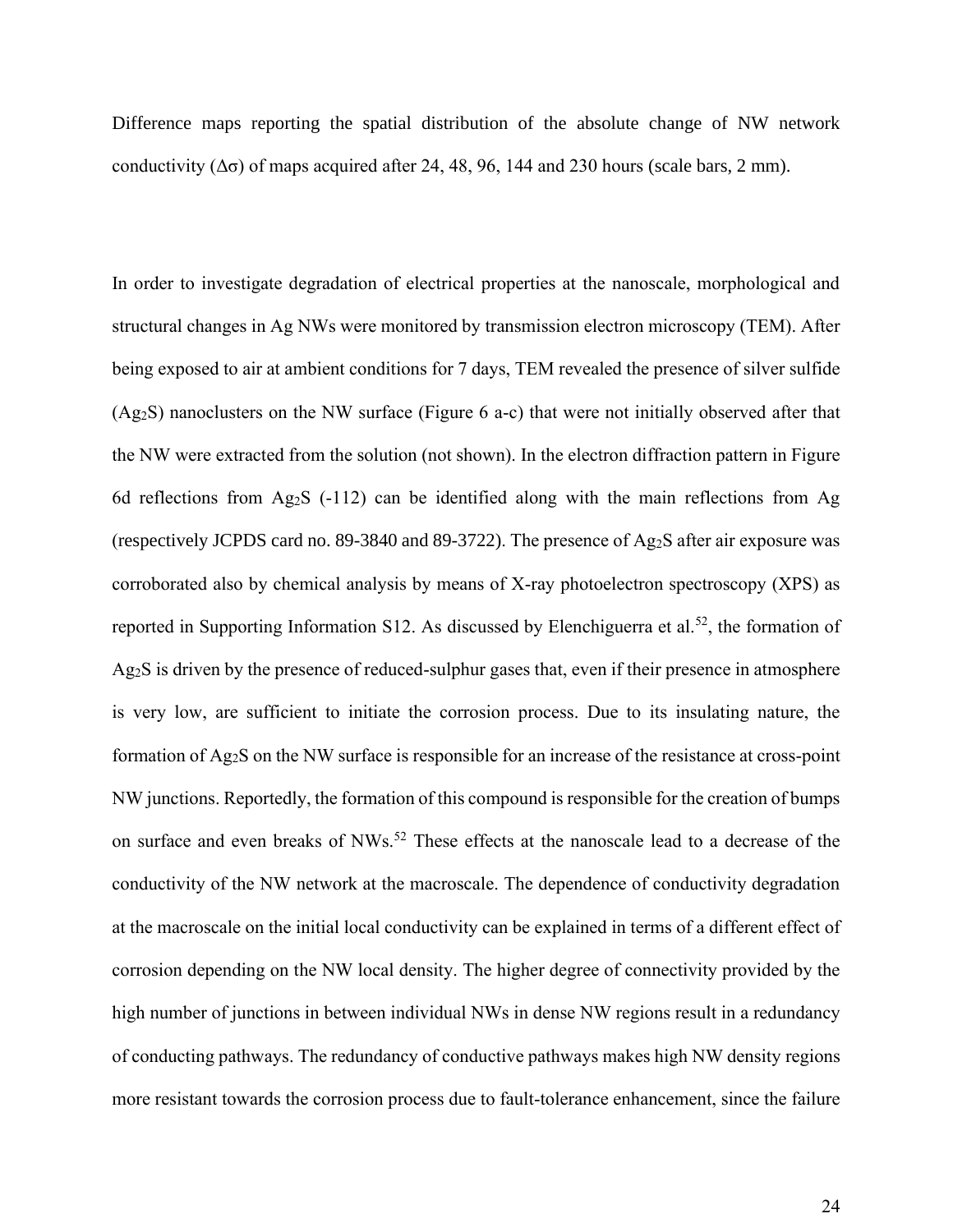at the nanoscale of single NWs or single NW junctions is compensated by the presence of many possible alternative pathways through which the current can flow. In this context, it is important to notice that our work shed new light on the dependence of the degradation process of conductivity of NW networks on the homogeneity of the sample. This can be one of the reasons underlying the vast inconsistencies of the degradation timescales reported in literature for Ag NWs conductivity,<sup>33,53–55</sup> where the inhomogeneity of the samples are not taken into account since only the overall behavior of the network is analyzed. In this scenario, ERT represents an optimal tool to investigate local electrical properties of metallic NW networks and their evolution over time.



**Figure 6.** Ag NW morphology at the nanoscale after exposure to ambient air. (a) Bright Field TEM image of Ag NWs after exposure to ambient air for 7 days (scale bar, 200 nm). (b) TEM image acquired with higher magnification revealed the presence of amorphous Ag2S nanoclusters on the Ag NW surface (scale bar, 40 nm). (c) Detail of nanoclusters (scale bar, 10 nm) and (d) selected area diffraction (SAED) pattern confirming the presence of Ag<sub>2</sub>S.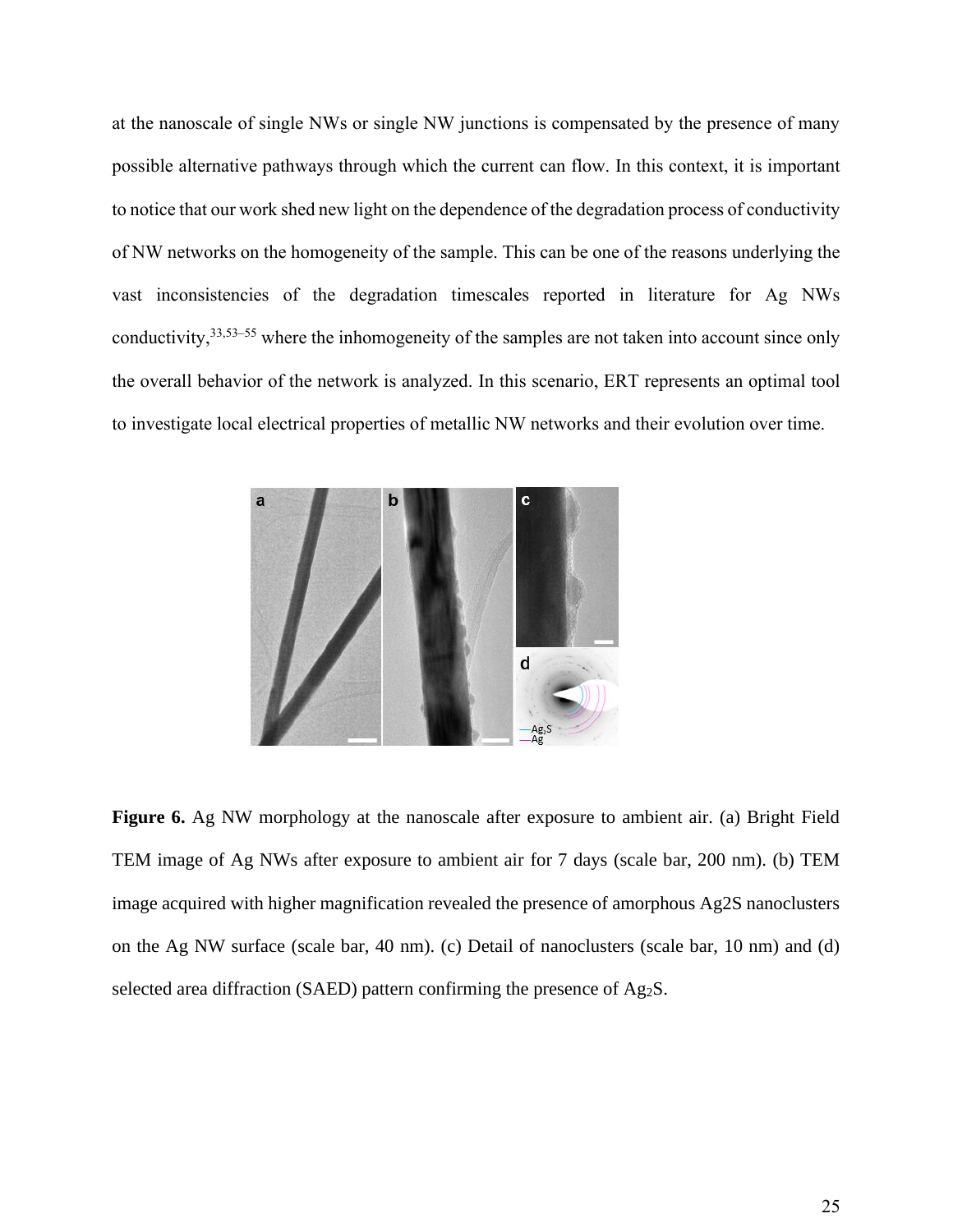## **CONCLUSIONS**

In conclusion, we investigated local electrical properties of metallic NW networks by mapping electrical conductivity through ERT over large area ( $\sim$ cm<sup>2</sup>). This technique was shown to represent not only a versatile tool for mapping conductivity but also to monitor the evolution of local electrical properties over time. Besides comparing conductivity results obtained by ERT with conventional 4PP and vdP techniques in Ag NW networks, it was shown that ERT allows investigating local electrical inhomogeneities as demonstrated by spatially correlating conductivity and optical transparency. Moreover, ERT allowed *in situ* monitoring the time evolution of local electrical properties making possible to investigate the degradation of Ag NW network properties over time under ambient exposure. In particular, results revealed non homogeneous degradation of electrical properties over the sample, evidencing higher degradation in areas of the sample with initially lower conductivity. At the nanoscale, the degradation of electrical properties was observed to be related to the formation of insulating Ag2S nanoclusters on the NW surface after ambient air exposure as revealed by TEM imaging. Our results evidenced that ERT represent a scalable and fast technique for spatial mapping the conductivity of metallic NW networks, making possible to probe local electrical inhomogeneities and their evolution over time. Also, in the above-mentioned scenario, ERT technique can represent a versatile tool to probe uniformity of interconnected networks for improving and optimizing the NW deposition process toward next-generation transparent conductive materials.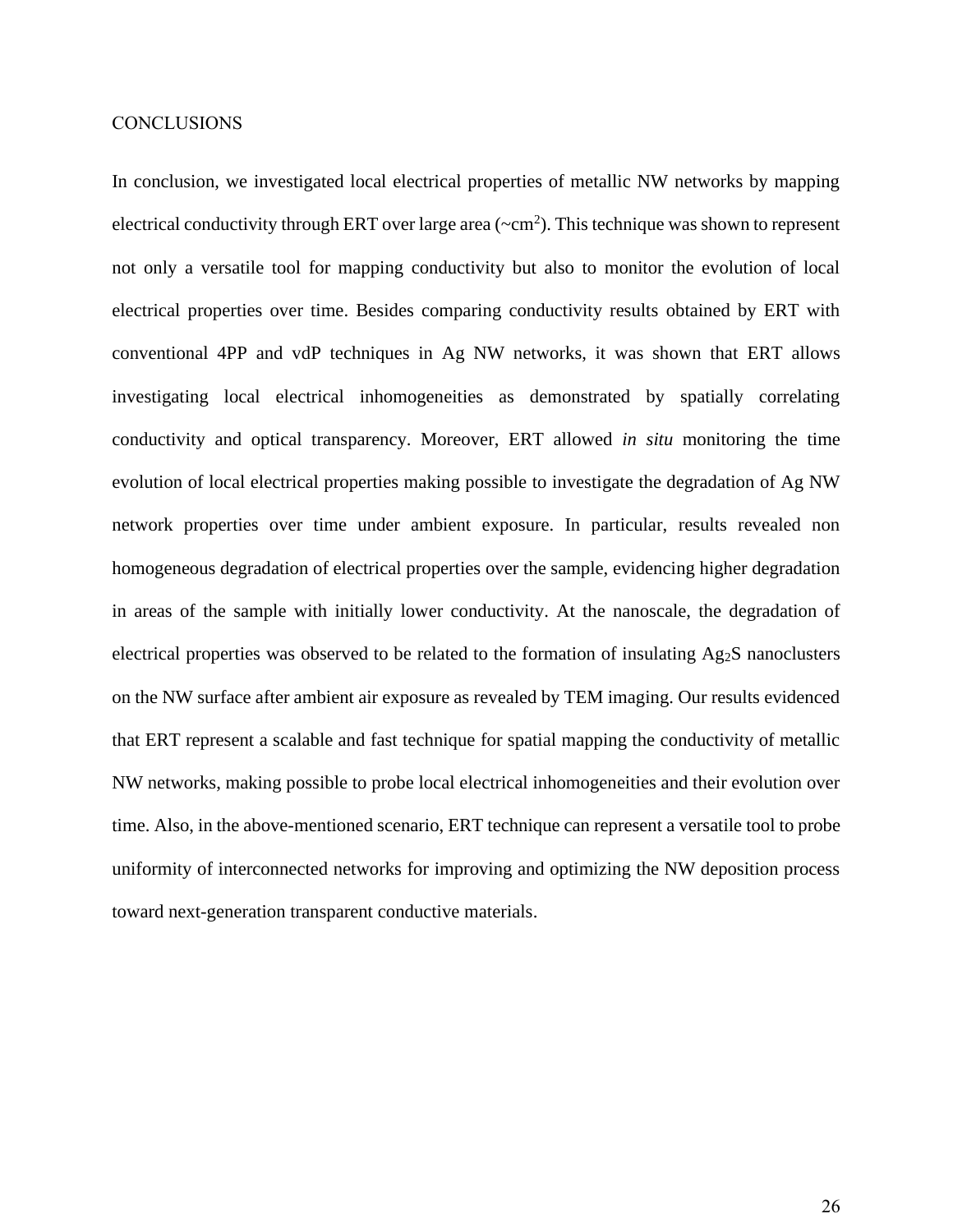# ASSOCIATED CONTENT

# **Supporting Information**

The Supporting Information is available free of charge on the ACS Publication website.

Schematization of the contact geometry; details on the measurement setup and measurement protocol; detailed description of the image reconstruction process; effect of the pressure exerted by the needles on the NW networks; *L*-curves to select regularization parameter for the solution of the ill-posed inverse problem; optical transmittance properties of NW networks with different areal mass density; contact resistance dependence on the NW network density; FTO reference sample: a comparison of ERT, vdP and 4PP methods; optical characterization of nonuniform NW networks; comparison of vdP and ERT measurements on an nonuniform NW networks; time evolution of four-terminal and two-terminal measurements; XPS data;

# AUTHOR INFORMATION

# **Corresponding Authors**

Gianluca Milano: **[g.milano@i](mailto:g.milano@)nrim.it;** 

Carlo Ricciardi: **[carlo.ricciardi@polito.it](mailto:carlo.ricciardi@polito.it)**

# **Notes**

There are no conflicts of interest to declare.

# ACKNOWLEDGMENT

The support by S. Guastella for performing XPS is gratefully acknowledged. This work is part of the European project "GRACE–Developing electrical characterization methods for future graphene electronics", code 16NRM01. This project has received funding from the European Metrology Programme for Innovation and Research (EMPIR) programme co-financed by the Participating States and from the European Union's Horizon 2020 research and innovation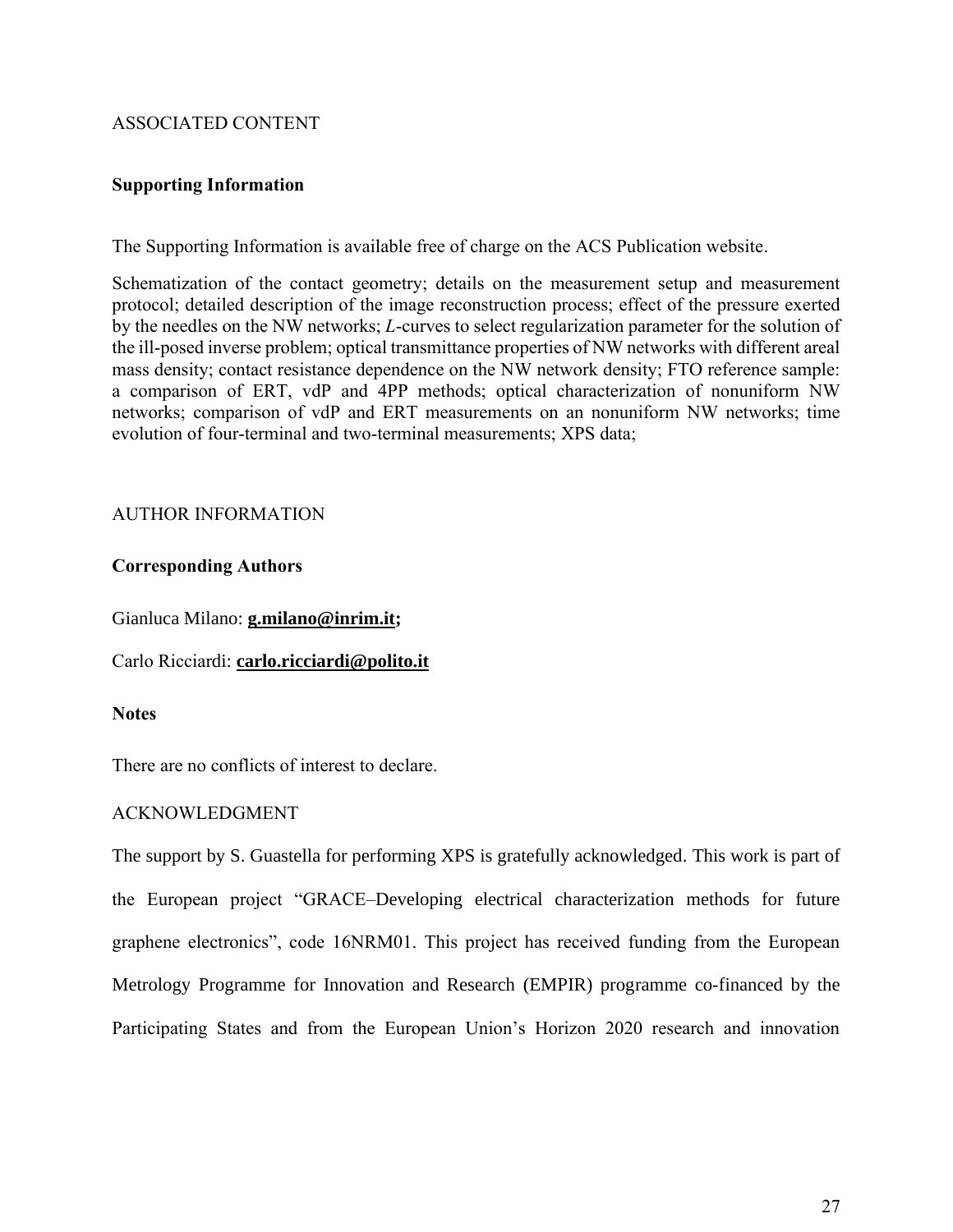programme. Device fabrication was performed at "Nanofacility Piemonte", a laboratory supported by the "Compagnia di San Paolo" foundation.

# REFERENCES

- (1) Sannicolo, T.; Lagrange, M.; Cabos, A.; Celle, C.; Simonato, J.-P.; Bellet, D. Metallic Nanowire-Based Transparent Electrodes for Next Generation Flexible Devices: A Review. *Small* **2016**, *12* (44), 6052–6075. https://doi.org/10.1002/smll.201602581.
- (2) Guo, C. F.; Ren, Z. Flexible Transparent Conductors Based on Metal Nanowire Networks. *Mater. Today* **2015**, *18* (3), 143–154. https://doi.org/10.1016/j.mattod.2014.08.018.
- (3) Ye, S.; Rathmell, A. R.; Chen, Z.; Stewart, I. E.; Wiley, B. J. Metal Nanowire Networks: The Next Generation of Transparent Conductors. *Adv. Mater.* **2014**, *26* (39), 6670–6687. https://doi.org/10.1002/adma.201402710.
- (4) Ellmer, K. Past Achievements and Future Challenges in the Development of Optically Transparent Electrodes. *Nat. Photonics* **2012**, *6* (12), 809–817. https://doi.org/10.1038/nphoton.2012.282.
- (5) Hecht, D. S.; Hu, L.; Irvin, G. Emerging Transparent Electrodes Based on Thin Films of Carbon Nanotubes, Graphene, and Metallic Nanostructures. *Adv. Mater.* **2011**, *23* (13), 1482–1513. https://doi.org/10.1002/adma.201003188.
- (6) Hu, L.; Kim, H. S.; Lee, J.-Y.; Peumans, P.; Cui, Y. Scalable Coating and Properties of Transparent, Flexible, Silver Nanowire Electrodes. *ACS Nano* **2010**, *4* (5), 2955–2963. https://doi.org/10.1021/nn1005232.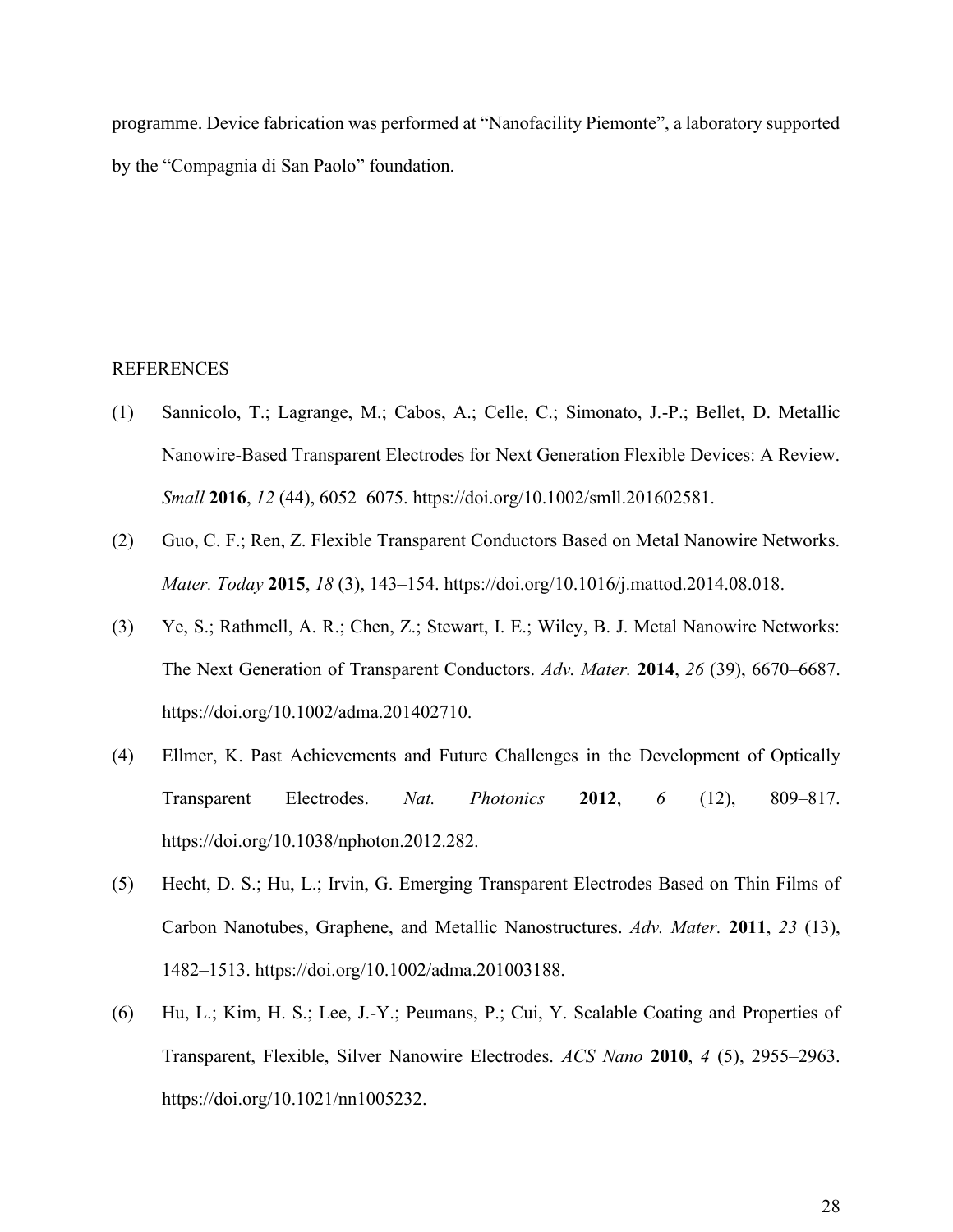- (7) De, S.; Higgins, T. M.; Lyons, P. E.; Doherty, E. M.; Nirmalraj, P. N.; Blau, W. J.; Boland, J. J.; Coleman, J. N. Silver Nanowire Networks as Flexible, Transparent, Conducting Films: Extremely High DC to Optical Conductivity Ratios. *ACS Nano* **2009**, *3* (7), 1767–1774. https://doi.org/10.1021/nn900348c.
- (8) Niu, Z.; Cui, F.; Kuttner, E.; Xie, C.; Chen, H.; Sun, Y.; Dehestani, A.; Schierle-Arndt, K.; Yang, P. Synthesis of Silver Nanowires with Reduced Diameters Using Benzoin-Derived Radicals to Make Transparent Conductors with High Transparency and Low Haze. *Nano Lett.* **2018**, *18* (8), 5329–5334. https://doi.org/10.1021/acs.nanolett.8b02479.
- (9) Ge, Y.; Duan, X.; Zhang, M.; Mei, L.; Hu, J.; Hu, W.; Duan, X. Direct Room Temperature Welding and Chemical Protection of Silver Nanowire Thin Films for High Performance Transparent Conductors. *J. Am. Chem. Soc.* **2018**, *140* (1), 193–199. https://doi.org/10.1021/jacs.7b07851.
- (10) Papanastasiou, D. T.; Schultheiss, A.; Muñoz-Rojas, D.; Celle, C.; Carella, A.; Simonato, J.-P.; Bellet, D. Transparent Heaters: A Review. *Adv. Funct. Mater.* **2020**, *1910225*, 1910225. https://doi.org/10.1002/adfm.201910225.
- (11) Won, P.; Park, J. J.; Lee, T.; Ha, I.; Han, S.; Choi, M.; Lee, J.; Hong, S.; Cho, K.-J.; Ko, S. H. Stretchable and Transparent Kirigami Conductor of Nanowire Percolation Network for Electronic Skin Applications. *Nano Lett.* **2019**, *19* (9), 6087–6096. https://doi.org/10.1021/acs.nanolett.9b02014.
- (12) Cho, S.; Kang, S.; Pandya, A.; Shanker, R.; Khan, Z.; Lee, Y.; Park, J.; Craig, S. L.; Ko, H. Large-Area Cross-Aligned Silver Nanowire Electrodes for Flexible, Transparent, and Force-Sensitive Mechanochromic Touch Screens. *ACS Nano* **2017**, *11* (4), 4346–4357. https://doi.org/10.1021/acsnano.7b01714.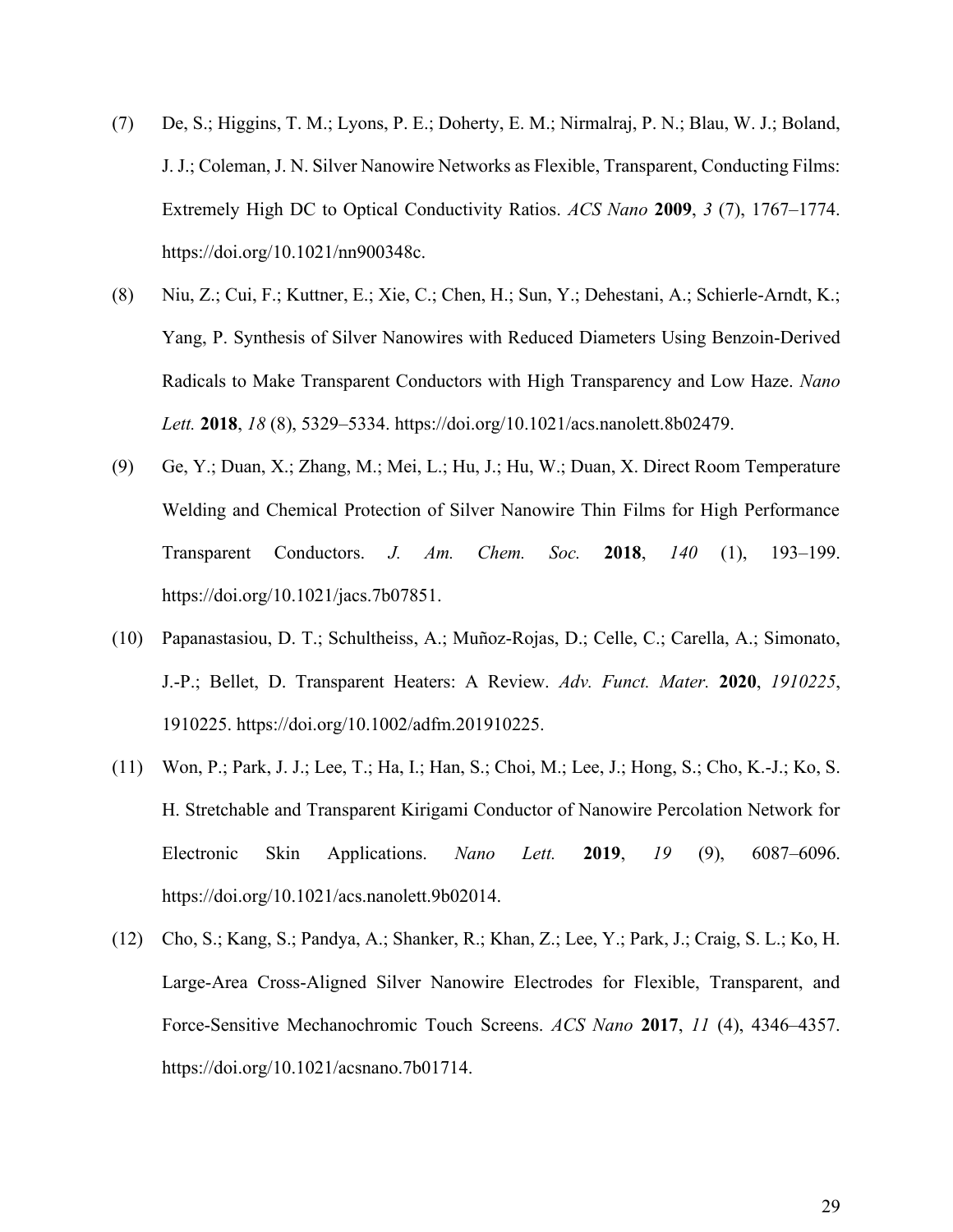- (13) Ke, S.; Guo, P.; Pang, C.; Tian, B.; Luo, C.; Zhu, H.; Wu, W. Screen‐Printed Flexible Strain Sensors with Ag Nanowires for Intelligent and Tamper‐Evident Packaging Applications. *Adv. Mater. Technol.* **2020**, *5* (5), 1901097. https://doi.org/10.1002/admt.201901097.
- (14) Duan, S.; Wang, Z.; Zhang, L.; Liu, J.; Li, C. A Highly Stretchable, Sensitive, and Transparent Strain Sensor Based on Binary Hybrid Network Consisting of Hierarchical Multiscale Metal Nanowires. *Adv. Mater. Technol.* **2018**, *3* (6), 1800020. https://doi.org/10.1002/admt.201800020.
- (15) Hosseinzadeh Khaligh, H.; Liew, K.; Han, Y.; Abukhdeir, N. M.; Goldthorpe, I. A. Silver Nanowire Transparent Electrodes for Liquid Crystal-Based Smart Windows. *Sol. Energy Mater. Sol. Cells* **2015**, *132*, 337–341. https://doi.org/10.1016/j.solmat.2014.09.006.
- (16) Sun, Y.; Chang, M.; Meng, L.; Wan, X.; Gao, H.; Zhang, Y.; Zhao, K.; Sun, Z.; Li, C.; Liu, S.; Wang, H.; Liang, J.; Chen, Y.; Flexible Organic Photovoltaics Based on Water-Processed Silver Nanowire Electrodes. *Nat. Electron.* **2019**, *2* (11), 513–520. https://doi.org/10.1038/s41928-019-0315-1.
- (17) Guo, F.; Azimi, H.; Hou, Y.; Przybilla, T.; Hu, M.; Bronnbauer, C.; Langner, S.; Spiecker, E.; Forberich, K.; Brabec, C. J. High-Performance Semitransparent Perovskite Solar Cells with Solution-Processed Silver Nanowires as Top Electrodes. *Nanoscale* **2015**, *7* (5), 1642– 1649. https://doi.org/10.1039/C4NR06033D.
- (18) Hong, S.; Lee, H.; Lee, J.; Kwon, J.; Han, S.; Suh, Y. D.; Cho, H.; Shin, J.; Yeo, J.; Ko, S. H. Highly Stretchable and Transparent Metal Nanowire Heater for Wearable Electronics Applications. *Adv. Mater.* **2015**, *27* (32), 4744–4751. https://doi.org/10.1002/adma.201500917.
- (19) Sorel, S.; Bellet, D.; Coleman, J. N. Relationship between Material Properties and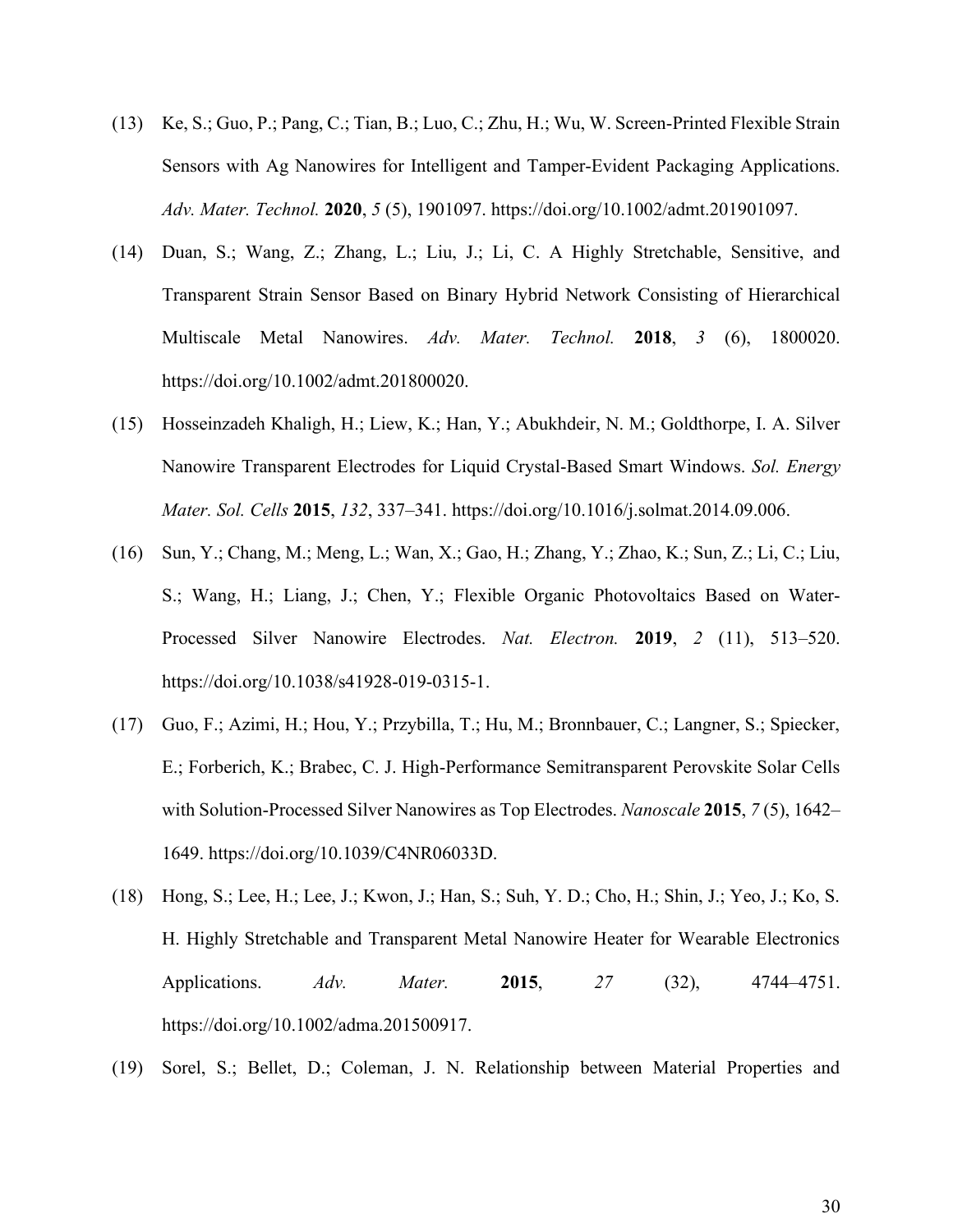Transparent Heater Performance for Both Bulk-like and Percolative Nanostructured Networks. *ACS Nano* **2014**, *8* (5), 4805–4814. https://doi.org/10.1021/nn500692d.

- (20) Atwa, Y.; Maheshwari, N.; Goldthorpe, I. A. Silver Nanowire Coated Threads for Electrically Conductive Textiles. *J. Mater. Chem. C* **2015**, *3* (16), 3908–3912. https://doi.org/10.1039/C5TC00380F.
- (21) Milano, G.; Porro, S.; Valov, I.; Ricciardi, C. Recent Developments and Perspectives for Memristive Devices Based on Metal Oxide Nanowires. *Adv. Electron. Mater.* **2019**, *5* (9), 1800909. https://doi.org/10.1002/aelm.201800909.
- (22) Milano, G.; Pedretti, G.; Fretto, M.; Boarino, L.; Benfenati, F.; Ielmini, D.; Valov, I.; Ricciardi, C. Brain‐Inspired Structural Plasticity through Reweighting and Rewiring in Multi‐Terminal Self‐Organizing Memristive Nanowire Networks. *Adv. Intell. Syst.* **2020**, 2000096. https://doi.org/10.1002/aisy.202000096.
- (23) Manning, H. G.; Niosi, F.; da Rocha, C. G.; Bellew, A. T.; O'Callaghan, C.; Biswas, S.; Flowers, P. F.; Wiley, B. J.; Holmes, J. D.; Ferreira, M. S.; Boland, J.J.; Emergence of Winner-Takes-All Connectivity Paths in Random Nanowire Networks. *Nat. Commun.* **2018**, *9* (1), 3219. https://doi.org/10.1038/s41467-018-05517-6.
- (24) Amjadi, M.; Pichitpajongkit, A.; Lee, S.; Ryu, S.; Park, I. Highly Stretchable and Sensitive Strain Sensor Based on Silver Nanowire–Elastomer Nanocomposite. *ACS Nano* **2014**, *8* (5), 5154–5163. https://doi.org/10.1021/nn501204t.
- (25) Kim, S.-R.; Kim, J.-H.; Park, J.-W. Wearable and Transparent Capacitive Strain Sensor with High Sensitivity Based on Patterned Ag Nanowire Networks. *ACS Appl. Mater. Interfaces* **2017**, *9* (31), 26407–26416. https://doi.org/10.1021/acsami.7b06474.
- (26) Bellew, A. T.; Manning, H. G.; Gomes da Rocha, C.; Ferreira, M. S.; Boland, J. J.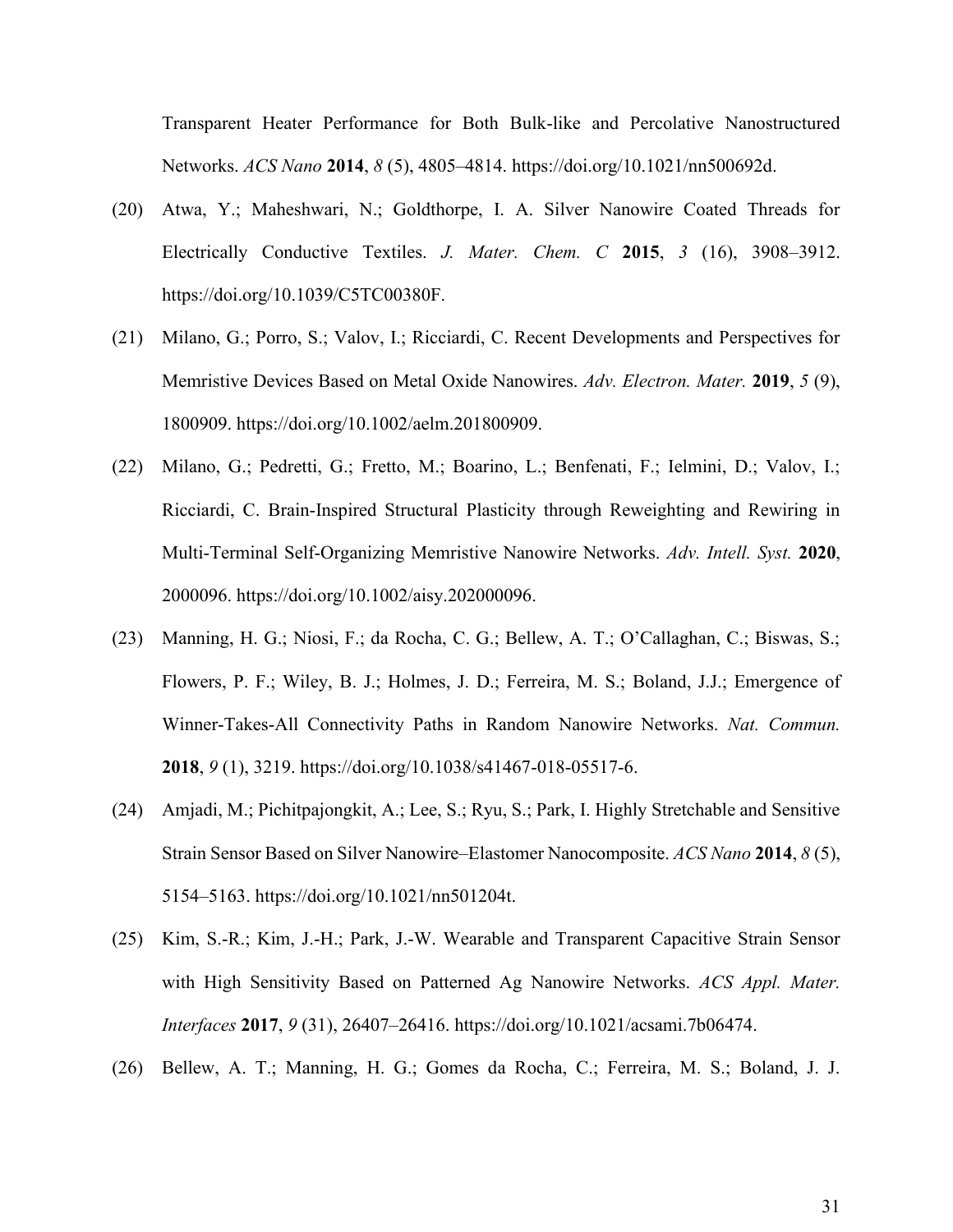Resistance of Single Ag Nanowire Junctions and Their Role in the Conductivity of Nanowire Networks. *ACS Nano* **2015**, *9* (11), 11422–11429. https://doi.org/10.1021/acsnano.5b05469.

- (27) Song, T.-B.; Chen, Y.; Chung, C.-H.; Yang, Y. (Michael); Bob, B.; Duan, H.-S.; Li, G.; Tu, K.-N.; Huang, Y.; Yang, Y. Nanoscale Joule Heating and Electromigration Enhanced Ripening of Silver Nanowire Contacts. *ACS Nano* **2014**, *8* (3), 2804–2811. https://doi.org/10.1021/nn4065567.
- (28) Selzer, F.; Floresca, C.; Kneppe, D.; Bormann, L.; Sachse, C.; Weiß, N.; Eychmüller, A.; Amassian, A.; Müller-Meskamp, L.; Leo, K. Electrical Limit of Silver Nanowire Electrodes: Direct Measurement of the Nanowire Junction Resistance. *Appl. Phys. Lett.* **2016**, *108* (16), 163302. https://doi.org/10.1063/1.4947285.
- (29) Kang, H.; Song, S.-J.; Sul, Y. E.; An, B.-S.; Yin, Z.; Choi, Y.; Pu, L.; Yang, C.-W.; Kim, Y. S.; Cho, S. M.; Kim, J.G.; Cho, J,H; Epitaxial-Growth-Induced Junction Welding of Silver Nanowire Network Electrodes. *ACS Nano* **2018**, *12* (5), 4894–4902. https://doi.org/10.1021/acsnano.8b01900.
- (30) Nirmalraj, P. N.; Bellew, A. T.; Bell, A. P.; Fairfield, J. A.; McCarthy, E. K.; O'Kelly, C.; Pereira, L. F. C.; Sorel, S.; Morosan, D.; Coleman, J. N.; Ferreira, M.S.; Boland, J.J.; Manipulating Connectivity and Electrical Conductivity in Metallic Nanowire Networks. *Nano Lett.* **2012**, *12* (11), 5966–5971. https://doi.org/10.1021/nl303416h.
- (31) Langley, D. P.; Lagrange, M.; Giusti, G.; Jiménez, C.; Bréchet, Y.; Nguyen, N. D.; Bellet, D. Metallic Nanowire Networks: Effects of Thermal Annealing on Electrical Resistance. *Nanoscale* **2014**, *6* (22), 13535–13543. https://doi.org/10.1039/C4NR04151H.
- (32) Zhu, Y.; Deng, Y.; Yi, P.; Peng, L.; Lai, X.; Lin, Z. Flexible Transparent Electrodes Based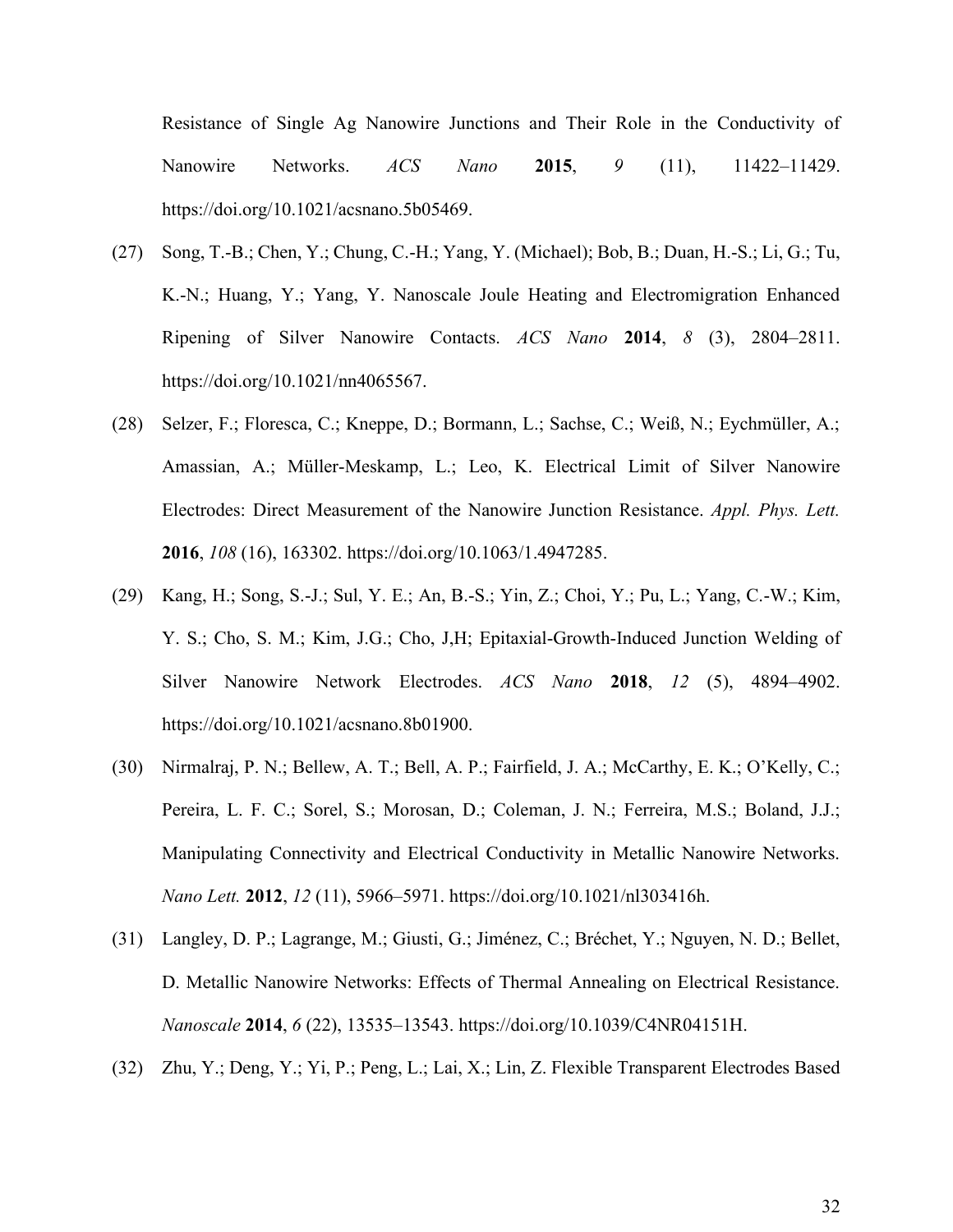on Silver Nanowires: Material Synthesis, Fabrication, Performance, and Applications. *Adv. Mater. Technol.* **2019**, *4* (10), 1900413. https://doi.org/10.1002/admt.201900413.

- (33) Mayousse, C.; Celle, C.; Fraczkiewicz, A.; Simonato, J.-P. Stability of Silver Nanowire Based Electrodes under Environmental and Electrical Stresses. *Nanoscale* **2015**, *7* (5), 2107–2115. https://doi.org/10.1039/C4NR06783E.
- (34) Sannicolo, T.; Charvin, N.; Flandin, L.; Kraus, S.; Papanastasiou, D. T.; Celle, C.; Simonato, J.-P.; Muñoz-Rojas, D.; Jiménez, C.; Bellet, D. Electrical Mapping of Silver Nanowire Networks: A Versatile Tool for Imaging Network Homogeneity and Degradation Dynamics during Failure. *ACS Nano* **2018**, *12* (5), 4648–4659. https://doi.org/10.1021/acsnano.8b01242.
- (35) Kim, T.; Kim, Y. W.; Lee, H. S.; Kim, H.; Yang, W. S.; Suh, K. S. Uniformly Interconnected Silver-Nanowire Networks for Transparent Film Heaters. *Adv. Funct. Mater.* **2013**, *23* (10), 1250–1255. https://doi.org/10.1002/adfm.201202013.
- (36) Khaligh, H. H.; Xu, L.; Khosropour, A.; Madeira, A.; Romano, M.; Pradére, C.; Tréguer-Delapierre, M.; Servant, L.; Pope, M. A.; Goldthorpe, I. A. The Joule Heating Problem in Silver Nanowire Transparent Electrodes. *Nanotechnology* **2017**, *28* (42), 425703. https://doi.org/10.1088/1361-6528/aa7f34.
- (37) Manning, H. G.; da Rocha, C. G.; Callaghan, C. O.; Ferreira, M. S.; Boland, J. J. The Electro-Optical Performance of Silver Nanowire Networks. *Sci. Rep.* **2019**, *9* (1), 11550. https://doi.org/10.1038/s41598-019-47777-2.
- (38) Sannicolo, T.; Muñoz-Rojas, D.; Nguyen, N. D.; Moreau, S.; Celle, C.; Simonato, J.-P.; Bréchet, Y.; Bellet, D. Direct Imaging of the Onset of Electrical Conduction in Silver Nanowire Networks by Infrared Thermography: Evidence of Geometrical Quantized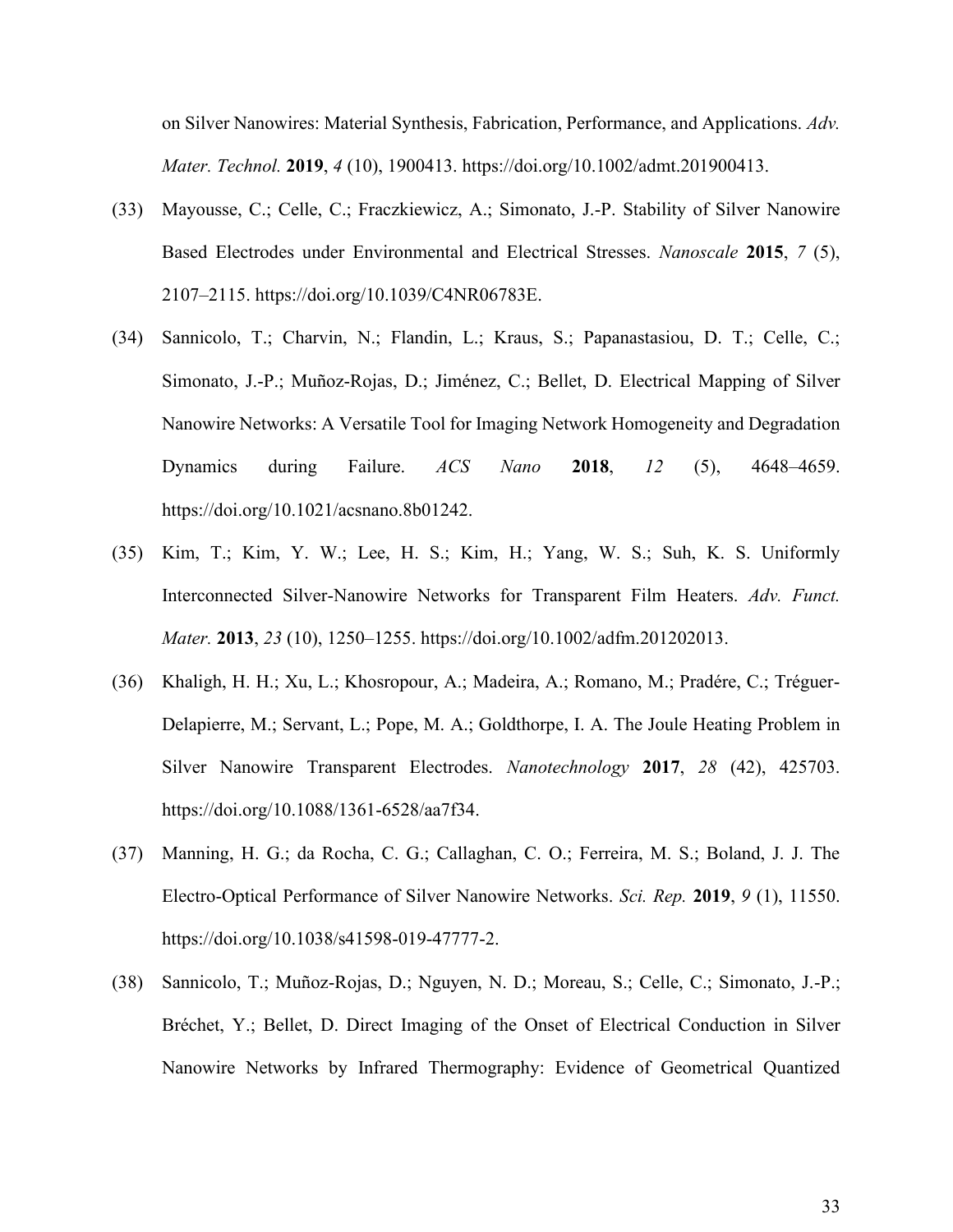Percolation. *Nano Lett.* **2016**, *16* (11), 7046–7053. https://doi.org/10.1021/acs.nanolett.6b03270.

- (39) Forró, C.; Demkó, L.; Weydert, S.; Vörös, J.; Tybrandt, K. Predictive Model for the Electrical Transport within Nanowire Networks. *ACS Nano* **2018**, *12* (11), 11080–11087. https://doi.org/10.1021/acsnano.8b05406.
- (40) Cultrera, A.; Serazio, D.; Zurutuza, A.; Centeno, A.; Txoperena, O.; Etayo, D.; Cordon, A.; Redo-Sanchez, A.; Arnedo, I.; Ortolano, M.; Callegaro, L.; Mapping the Conductivity of Graphene with Electrical Resistance Tomography. *Sci. Rep.* **2019**, *9* (1), 10655. https://doi.org/10.1038/s41598-019-46713-8.
- (41) Tikhonov, A. N.; Goncharsky, A. V.; Stepanov, V. V.; Yagola, A. G. *Numerical Methods for the Solution of Ill-Posed Problems*; Springer Netherlands: Dordrecht, 1995. https://doi.org/10.1007/978-94-015-8480-7.
- (42) Vauhkonen, M.; Vadasz, D.; Karjalainen, P. A.; Somersalo, E.; Kaipio, J. P. Tikhonov Regularization and Prior Information in Electrical Impedance Tomography. *IEEE Trans. Med. Imaging* **1998**, *17* (2), 285–293. https://doi.org/10.1109/42.700740.
- (43) Hansen, P. C. Analysis of Discrete Ill-Posed Problems by Means of the L-Curve. *SIAM Rev.* **1992**, *34* (4), 561–580. https://doi.org/10.1137/1034115.
- (44) Cultrera, A.; Callegaro, L. A Simple Algorithm to Find the L-Curve Corner in the Regularisation of Ill-Posed Inverse Problems. *IOP SciNotes* **2020**, *1* (2), 025004. https://doi.org/10.1088/2633-1357/abad0d.
- (45) Gomes da Rocha, C.; Manning, H. G.; O'Callaghan, C.; Ritter, C.; Bellew, A. T.; Boland, J. J.; Ferreira, M. S. Ultimate Conductivity Performance in Metallic Nanowire Networks. *Nanoscale* **2015**, *7* (30), 13011–13016. https://doi.org/10.1039/C5NR03905C.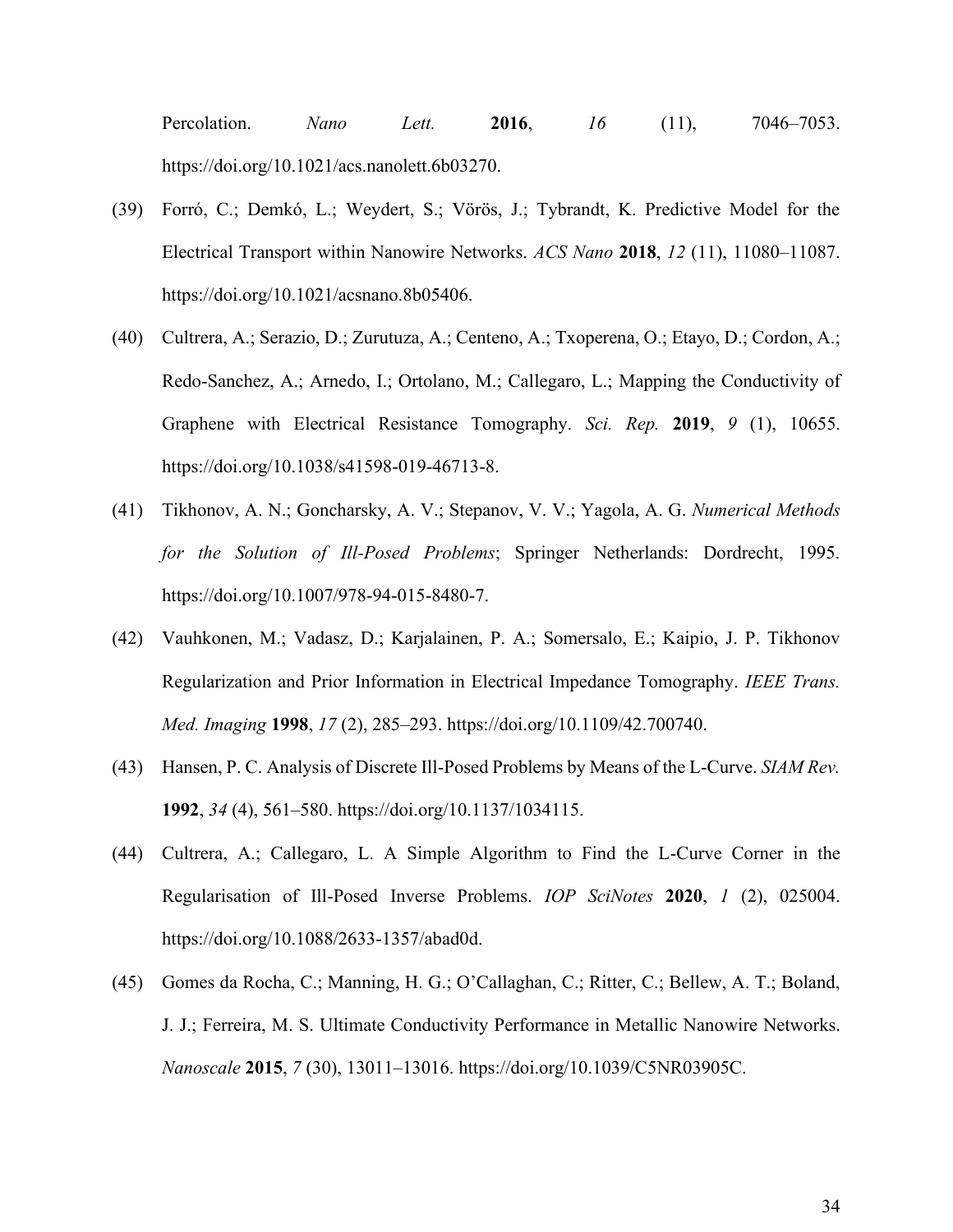- (46) Cultrera, A.; Callegaro, L. Electrical Resistance Tomography of Conductive Thin Films. *IEEE Trans. Instrum. Meas.* **2016**, *65* (9), 2101–2107. https://doi.org/10.1109/TIM.2016.2570127.
- (47) Cultrera, A.; Callegaro, L. Electrical Resistance Tomography on Thin Films: Sharp Conductive Profiles. In *2015 IEEE 1st International Forum on Research and Technologies for Society and Industry Leveraging a better tomorrow (RTSI)*; IEEE, 2015; pp 297–301. https://doi.org/10.1109/RTSI.2015.7325114.
- (48) Balberg, I.; Binenbaum, N.; Anderson, C. H. Critical Behavior of the Two-Dimensional Sticks System. *Phys. Rev. Lett.* **1983**, *51* (18), 1605–1608. https://doi.org/10.1103/PhysRevLett.51.1605.
- (49) Venezian, G. On the Resistance between Two Points on a Grid. *Am. J. Phys.* **1994**, *62* (11), 1000–1004. https://doi.org/10.1119/1.17696.
- (50) Consortium 16NRM01 EMPIR GRACE. *Good Practice Guide on the Electrical Characterization of Graphene Using Non-Contact and High-Throughput Methods*; Fabricius, A., Cultrera, A., Catanzaro, A., Eds.; 2020.
- (51) Xu, L.; Yang, Y.; Hu, Z.-W.; Yu, S.-H. Comparison Study on the Stability of Copper Nanowires and Their Oxidation Kinetics in Gas and Liquid. *ACS Nano* **2016**, *10* (3), 3823– 3834. https://doi.org/10.1021/acsnano.6b00704.
- (52) Elechiguerra, J. L.; Larios-Lopez, L.; Liu, C.; Garcia-Gutierrez, D.; Camacho-Bragado, A.; Yacaman, M. J. Corrosion at the Nanoscale: The Case of Silver Nanowires and Nanoparticles. *Chem. Mater.* **2005**, *17* (24), 6042–6052. https://doi.org/10.1021/cm051532n.
- (53) Eom, H.; Lee, J.; Pichitpajongkit, A.; Amjadi, M.; Jeong, J.-H.; Lee, E.; Lee, J.-Y.; Park, I.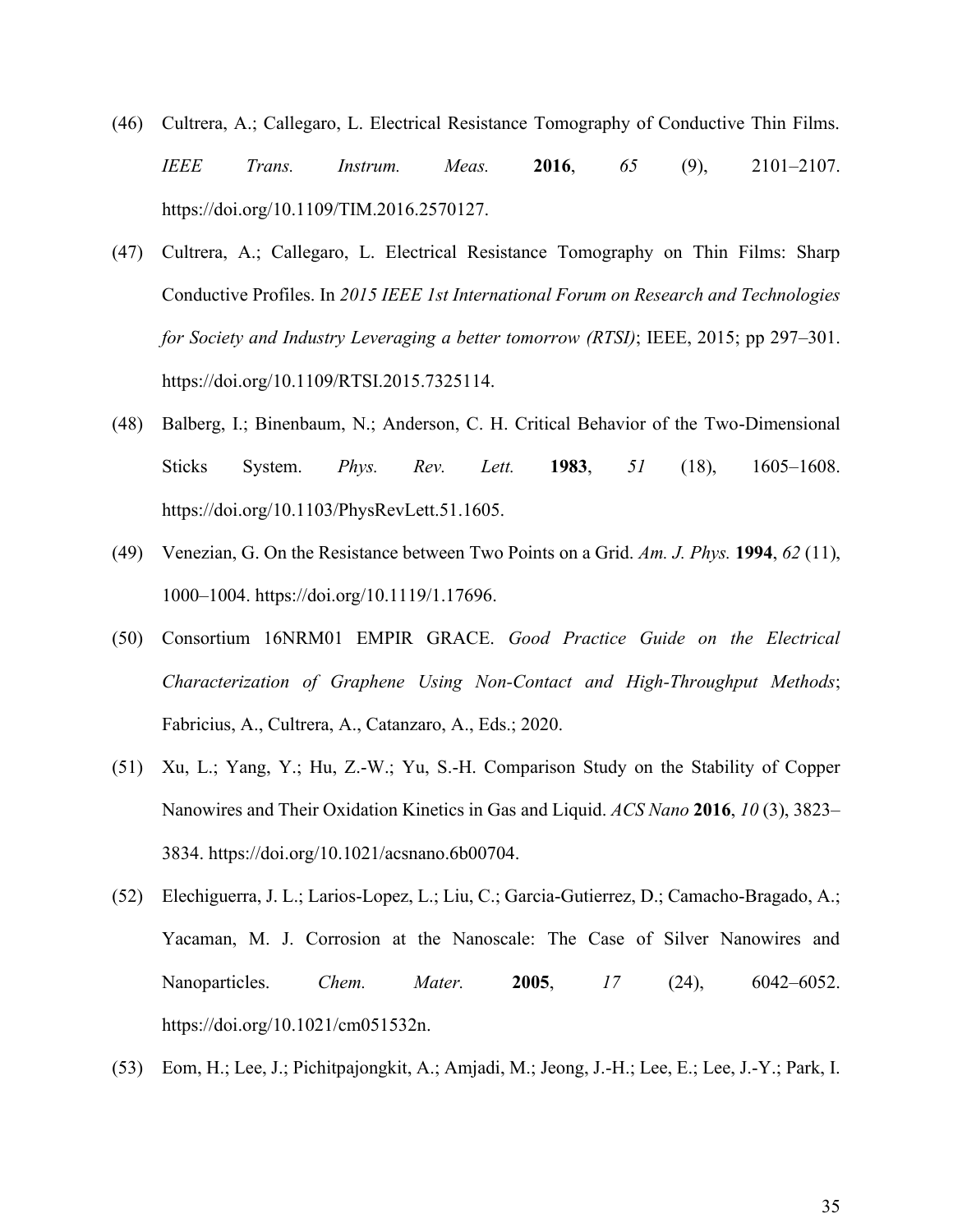Ag@Ni Core-Shell Nanowire Network for Robust Transparent Electrodes Against Oxidation and Sulfurization. *Small* **2014**, *10* (20), n/a-n/a. https://doi.org/10.1002/smll.201400992.

- (54) Jiu, J.; Wang, J.; Sugahara, T.; Nagao, S.; Nogi, M.; Koga, H.; Suganuma, K.; Hara, M.; Nakazawa, E.; Uchida, H. The Effect of Light and Humidity on the Stability of Silver Nanowire Transparent Electrodes. *RSC Adv.* **2015**, *5* (35), 27657–27664. https://doi.org/10.1039/C5RA02722E.
- (55) Moon, I. K.; Kim, J. Il; Lee, H.; Hur, K.; Kim, W. C.; Lee, H. 2D Graphene Oxide Nanosheets as an Adhesive Over-Coating Layer for Flexible Transparent Conductive Electrodes. *Sci. Rep.* **2013**, *3* (1), 1112. https://doi.org/10.1038/srep01112.